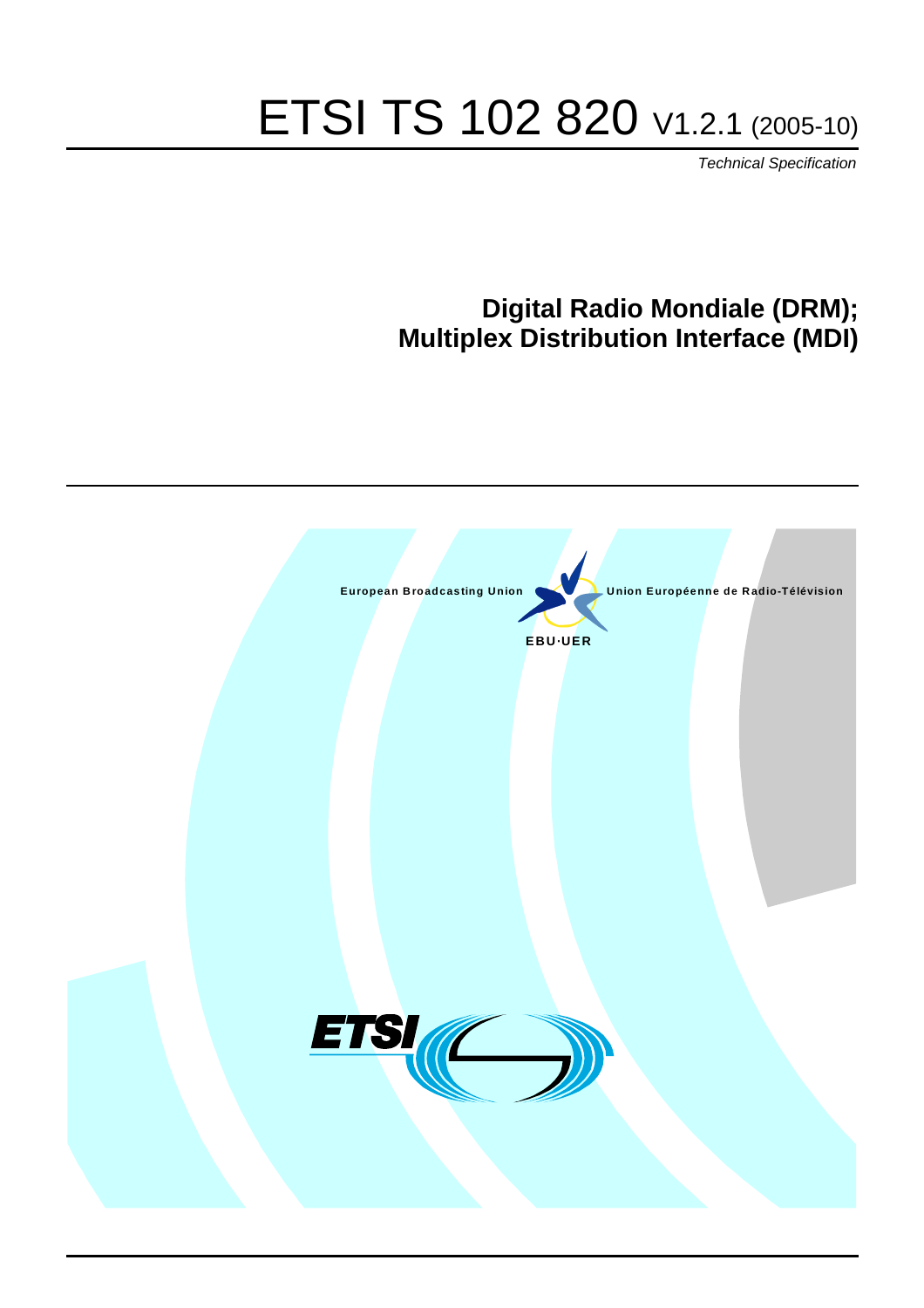Reference RTS/JTC-DRM-12

Keywords broadcasting, digital, DRM, MUX, radio

#### **ETSI**

#### 650 Route des Lucioles F-06921 Sophia Antipolis Cedex - FRANCE

[Tel.: +33 4 92 94 42](http://www.etsi.org/) 00 Fax: +33 4 93 65 47 16

Siret N° 348 623 562 00017 - NAF 742 C Association à but non lucratif enregistrée à la Sous-Préfecture de Grasse (06) N° 7803/88

#### **Important notice**

[Individual copies of the present document can](http://portal.etsi.org/chaircor/ETSI_support.asp) be downloaded from: http://www.etsi.org

The present document may be made available in more than one electronic version or in print. In any case of existing or perceived difference in contents between such versions, the reference version is the Portable Document Format (PDF). In case of dispute, the reference shall be the printing on ETSI printers of the PDF version kept on a specific network drive within ETSI Secretariat.

Users of the present document should be aware that the document may be subject to revision or change of status. Information on the current status of this and other ETSI documents is available at http://portal.etsi.org/tb/status/status.asp

If you find errors in the present document, please send your comment to one of the following services: http://portal.etsi.org/chaircor/ETSI\_support.asp

#### **Copyright Notification**

No part may be reproduced except as authorized by written permission. The copyright and the foregoing restriction extend to reproduction in all media.

> © European Telecommunications Standards Institute 2005. © European Broadcasting Union 2005. All rights reserved.

**DECT**TM, **PLUGTESTS**TM and **UMTS**TM are Trade Marks of ETSI registered for the benefit of its Members. **TIPHON**TM and the **TIPHON logo** are Trade Marks currently being registered by ETSI for the benefit of its Members. **3GPP**TM is a Trade Mark of ETSI registered for the benefit of its Members and of the 3GPP Organizational Partners.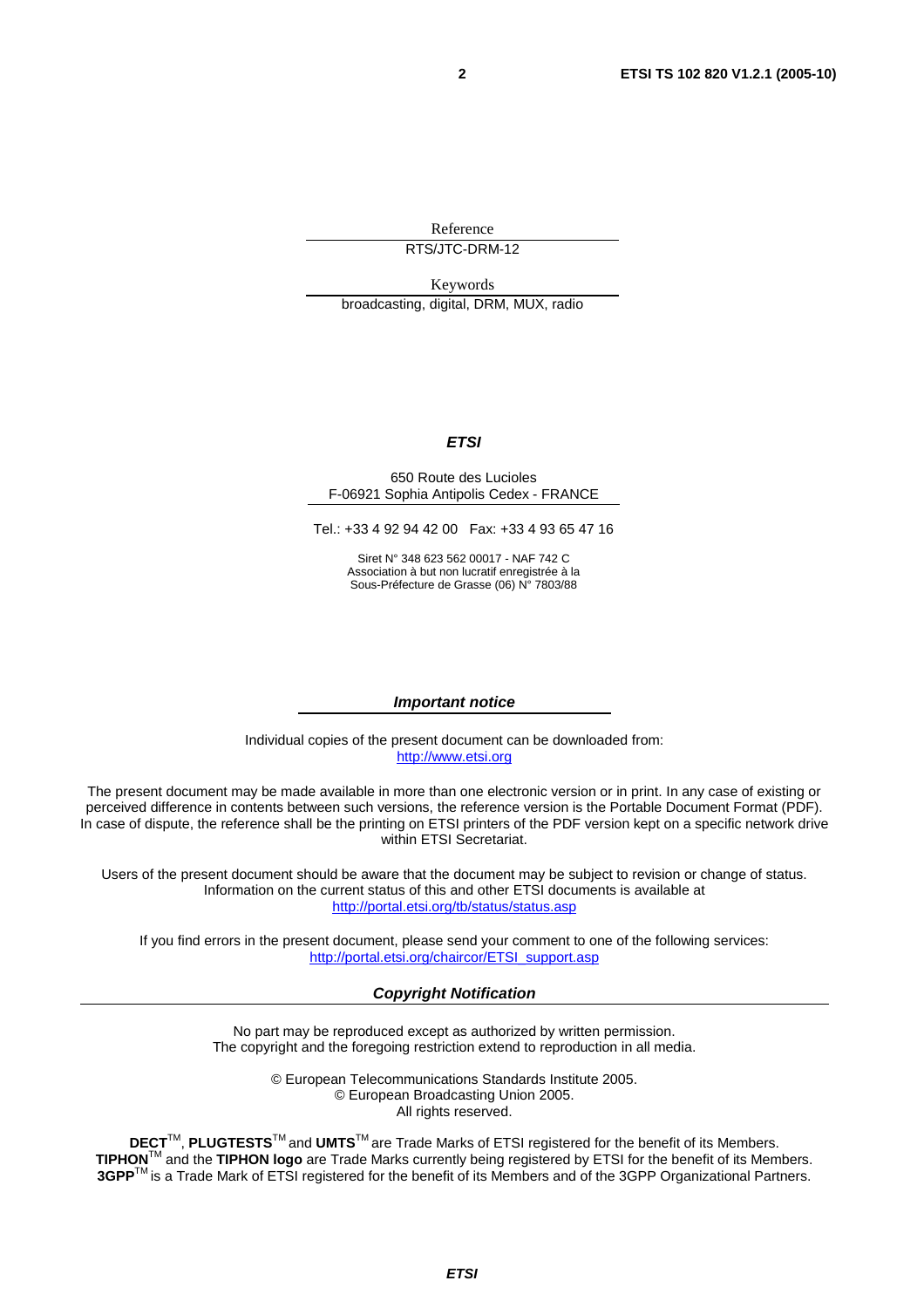# Contents

| 1                                                                                                       |                               |  |  |  |  |  |  |
|---------------------------------------------------------------------------------------------------------|-------------------------------|--|--|--|--|--|--|
| 2                                                                                                       |                               |  |  |  |  |  |  |
| 3<br>3.1<br>3.2<br>3.3<br>3.4                                                                           |                               |  |  |  |  |  |  |
| 4<br>4.1<br>4.2<br>4.2.1                                                                                |                               |  |  |  |  |  |  |
| 5<br>5.1<br>5.1.1<br>5.1.2<br>5.1.3<br>5.1.4<br>5.1.5<br>5.1.6<br>5.1.7<br>5.2<br>5.2.1<br>5.2.2<br>5.3 |                               |  |  |  |  |  |  |
|                                                                                                         | <b>Annex A (informative):</b> |  |  |  |  |  |  |
|                                                                                                         | <b>Annex B</b> (informative): |  |  |  |  |  |  |
| B.1                                                                                                     |                               |  |  |  |  |  |  |
| B.2                                                                                                     |                               |  |  |  |  |  |  |
|                                                                                                         | <b>Annex C</b> (normative):   |  |  |  |  |  |  |
|                                                                                                         | <b>Annex D</b> (normative):   |  |  |  |  |  |  |
| D.1                                                                                                     |                               |  |  |  |  |  |  |
| D.2                                                                                                     |                               |  |  |  |  |  |  |
| D.3                                                                                                     |                               |  |  |  |  |  |  |
|                                                                                                         |                               |  |  |  |  |  |  |

 $\mathbf{3}$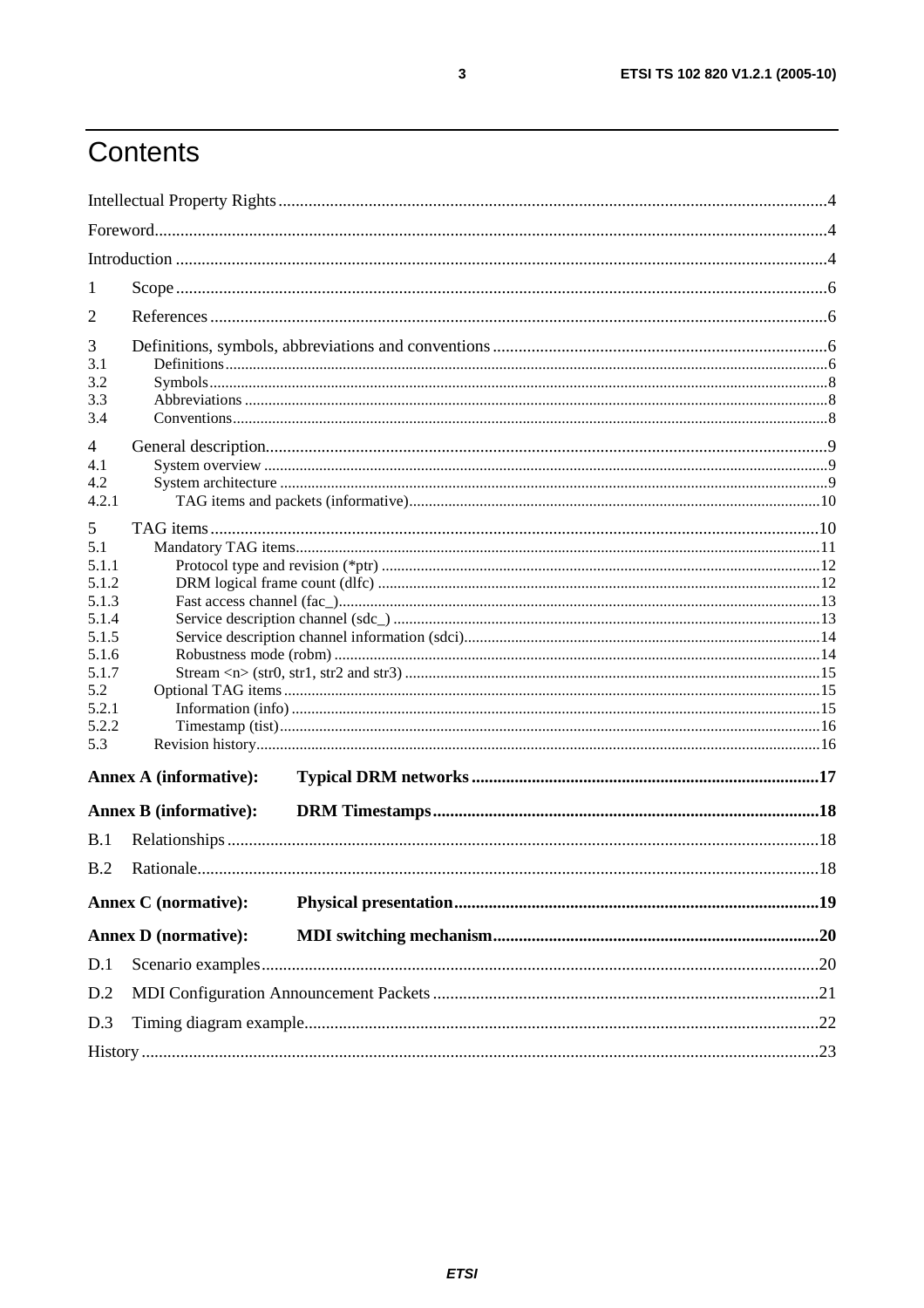IPRs essential or potentially essential to the present document may have been declared to ETSI. The information pertaining to these essential IPRs, if any, is publicly available for **ETSI members and non-members**, and can be found in ETSI SR 000 314: *"Intellectual Property Rights (IPRs); Essential, or potentially Essential, IPRs notified to ETSI in respect of ETSI standards"*, which is available from the ETSI Secretariat. Latest updates are available on the ETSI Web [server \(http://webapp.etsi.org/I](http://webapp.etsi.org/IPR/home.asp)PR/home.asp).

Pursuant to the ETSI IPR Policy, no investigation, including IPR searches, has been carried out by ETSI. No guarantee can be given as to the existence of other IPRs not referenced in ETSI SR 000 314 (or the updates on the ETSI Web server) which are, or may be, or may become, essential to the present document.

### Foreword

This Technical Specification (TS) has been produced by Joint Technical Committee (JTC) Broadcast of the European Broadcasting Union (EBU), Comité Européen de Normalisation ELECtrotechnique (CENELEC) and the European Telecommunications Standards Institute (ETSI).

NOTE: The EBU/ETSI JTC Broadcast was established in 1990 to co-ordinate the drafting of standards in the specific field of broadcasting and related fields. Since 1995 the JTC Broadcast became a tripartite body by including in the Memorandum of Understanding also CENELEC, which is responsible for the standardization of radio and television receivers. The EBU is a professional association of broadcasting organizations whose work includes the co-ordination of its members' activities in the technical, legal, programme-making and programme-exchange domains. The EBU has active members in about 60 countries in the European broadcasting area; its headquarters is in Geneva.

European Broadcasting Union CH-1218 GRAND SACONNEX (Geneva) Switzerland Tel: +41 22 717 21 11 Fax: +41 22 717 24 81

# Introduction

The frequency bands used for broadcasting below 30 MHz are:

- Low Frequency (LF) band from 148,5 kHz to 283,5 kHz, in ITU Region 1 [1] only;
- Medium Frequency (MF) band from 526,5 kHz to 1 606,5 kHz, in ITU Regions 1 [1] and 3 [1] and from 525 kHz to 1 705 kHz in ITU Region 2 [1];
- High Frequency (HF) bands a set of individual broadcasting bands in the frequency range 2,3 MHz to 27 MHz, generally available on a Worldwide basis.

These bands offer unique propagation capabilities that permit the achievement of:

- large coverage areas, whose size and location may be dependent upon the time of day, season of the year or period in the (approximately) 11 year sunspot cycle;
- portable and mobile reception with relatively little impairment caused by the environment surrounding the receiver.

There is thus a desire to continue broadcasting in these bands, perhaps especially in the case of international broadcasting where the HF bands offer the only reception possibilities which do not also involve the use of local repeater stations.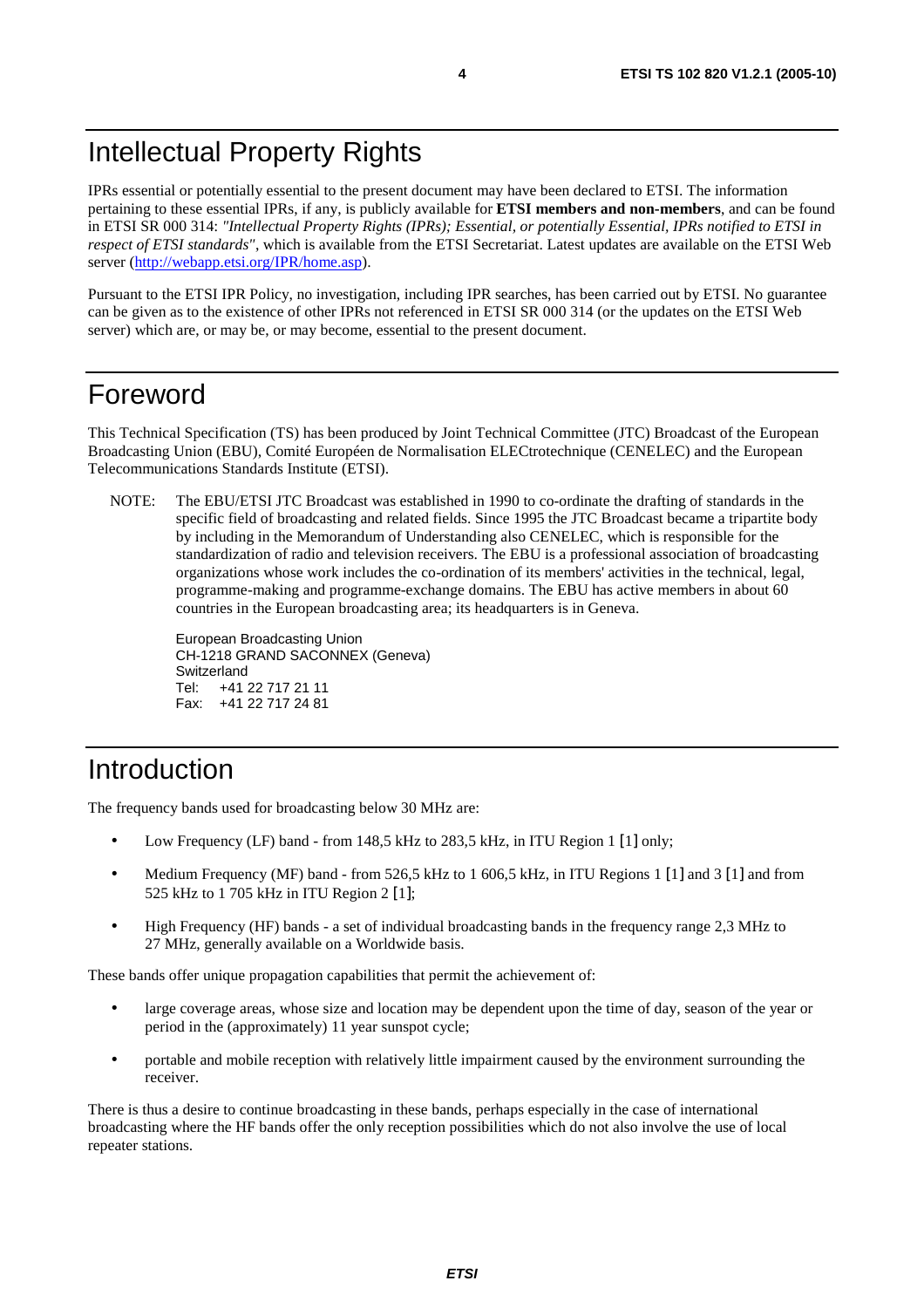However, broadcasting services in these bands:

- use analogue techniques;
- are subject to limited quality;
- are subject to considerable interference as a result of the long-distance propagation mechanisms which prevail in this part of the frequency spectrum and the large number of users.

As a direct result of the above considerations, there is a desire to effect a transfer to digital transmission and reception techniques in order to provide the increase in quality which is needed to retain listeners who, increasingly, have a wide variety of other programme reception media possibilities, usually already offering higher quality and reliability.

In order to meet the need for a digital transmission system suitable for use in all of the bands below 30 MHz, the Digital Radio Mondiale (DRM) consortium was formed in early 1998. The DRM consortium is a non-profit making body which seeks to develop and promote the use of the DRM system worldwide. Its members include broadcasters, network providers, receiver and transmitter manufacturers and research institutes. More information is available from their [website \(http://w](http://www.drm.org/)ww.drm.org/).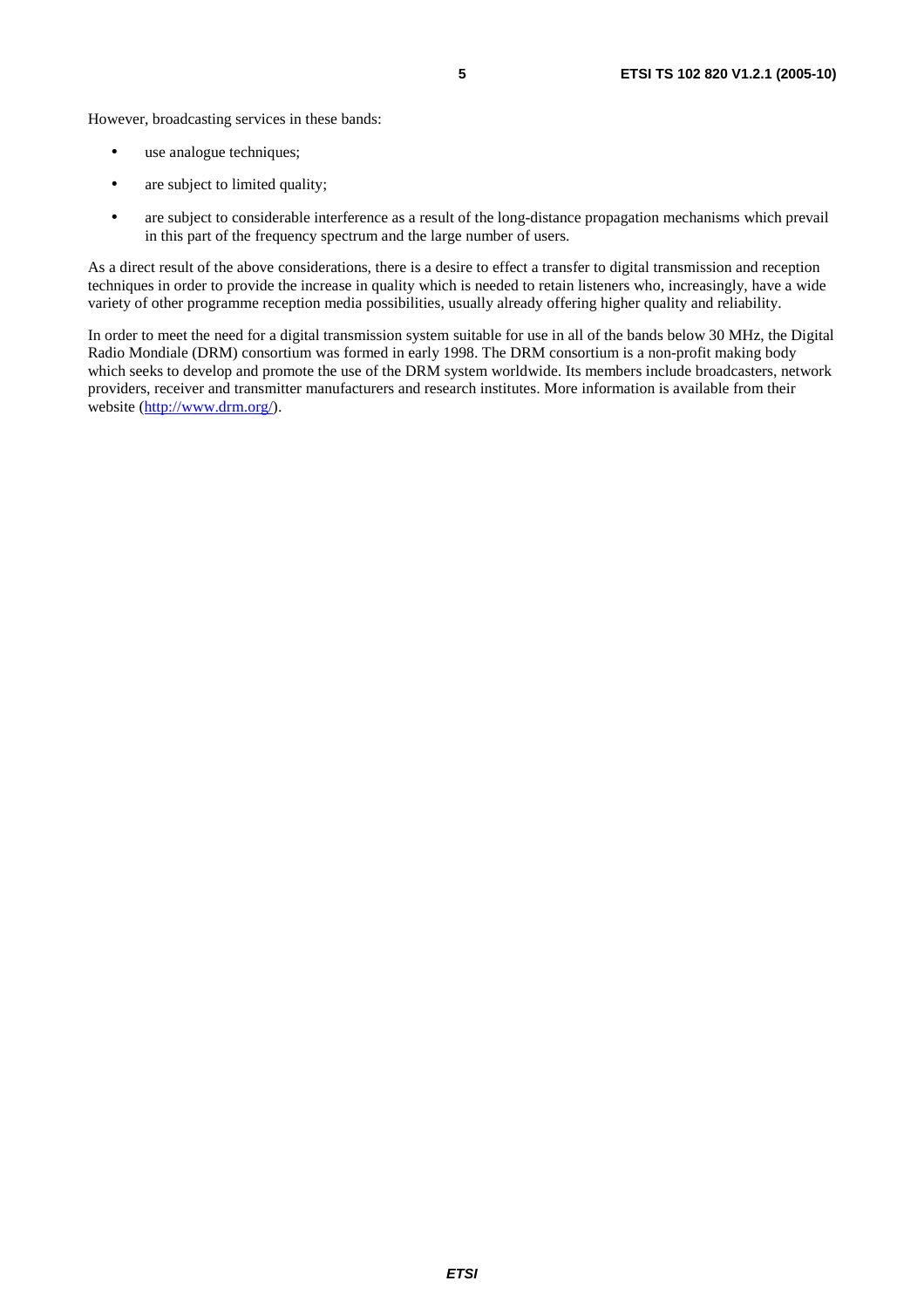### 1 Scope

The present document gives the specification for the link between a Digital Radio Mondiale (DRM) Multiplexer and a DRM Modulator.

# 2 References

The following documents contain provisions which, through reference in this text, constitute provisions of the present document.

- References are either specific (identified by date of publication and/or edition number or version number) or non-specific.
- For a specific reference, subsequent revisions do not apply.
- For a non-specific reference, the latest version applies.

Referenced documents which are not found to be publicly available in the expected location might be found at [http://docbox.etsi.](http://docbox.etsi.org/Reference)org/Reference.

[1] ETSI ES 201 980: "Digital Radio Mondiale (DRM); System Specification".

NOTE: Clause numbers, where quoted, refer to ES 201 980 (V1.2.2).

- [2] ETSI TS 102 821: "Digital Radio Mondiale (DRM); Distribution and Communications Protocol (DCP)".
- [3] ISO/IEC 10646: "Information technology Universal Multiple-Octet Coded Character Set (UCS)".
- [4] ETSI TS 102 358: "Digital Radio Mondiale (DRM); Specific Restrictions for the use of the Distribution and Communication Protocol (DCP)".

## 3 Definitions, symbols, abbreviations and conventions

### 3.1 Definitions

For the purposes of the present document, the following terms and definitions apply:

**Alternative Frequency Switching (AFS):** feature of the DRM multiplex which allows receivers to automatically re-tune to a frequency offering more reliable reception without a break in the decoded audio

**byte:** collection of 8-bits

**Distribution and Communication Protocol (DCP):** transport layer communications protocol providing fragmentation, addressing and/or reliable data transmission over errored channels using a Reed Solomon code to provide Forward Error Correction (FEC)

**Fast Access Channel (FAC):** channel of the multiplex data stream that contains the information that is necessary to find services and begin to decode the multiplex

**Greenwich Mean Time (GMT):** historically the standard time for all international applications, now superseded by **UTC** 

**Global Position System (GPS):** constellation of satellites providing accurate time and position information to receivers

**GPS Time:** time signal broadcast by the GPS satellites using an epoch of January 6th 1980 with no leap seconds and a "week number" (actually a modulo-604 800 seconds number) that wraps every 1 024 weeks (approximately 19,7 years)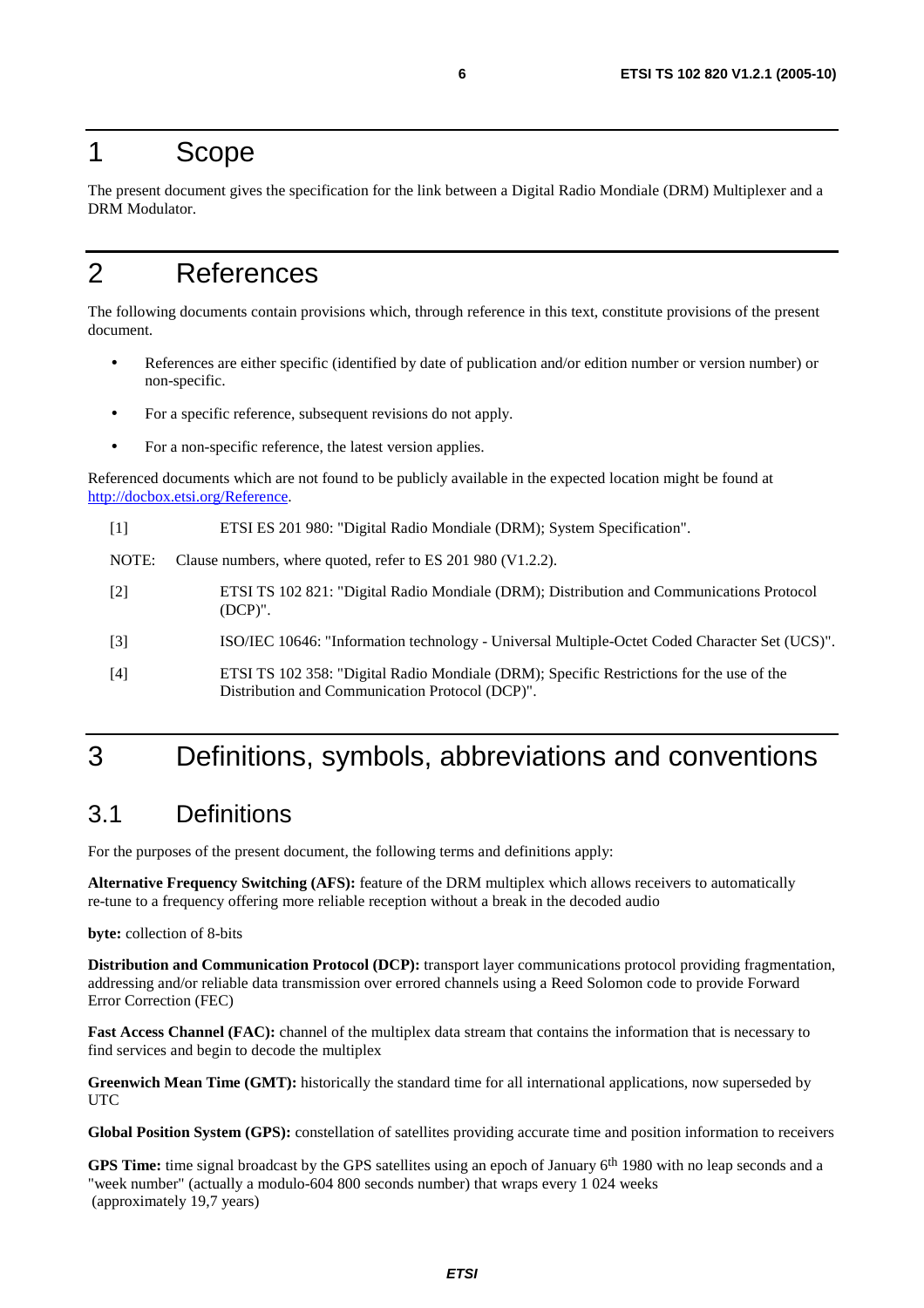**logical frame:** contains data of one stream during 400 ms

**multiplex frame:** logical frames from all streams form a multiplex frame (duration of 400 ms)

NOTE: It is the relevant basis for coding and interleaving.

**Main Service Channel (MSC):** channel of the multiplex data stream which occupies the major part of the transmission frame and which carries all the digital audio services, together with possible supporting and additional data services

**MDI Packet: A TAG:** packet containing those TAG Items as defined in TS 102 820

**Modified Julian Date (MJD):** date format based on the number of days since midnight GMT on 17<sup>th</sup> November 1858 AD

NOTE: Time can be represented as a fraction of a day, however as MJD is subject to leap seconds, the fractional part corresponding to an SI second is of variable size and hence complex to implement in a fixed width bit-field.

**Multi-Frequency Network (MFN):** network of transmitters serving a large geographic area using different radio frequencies to achieve improved reliability of reception

NOTE: The transmitters might not be synchronized in time (non-synchronized MFN, see annex A), and so the AFS feature of DRM may not operate correctly.

**Service Description Channel (SDC):** channel within the multiplex data stream that gives information necessary to decode the services included in the multiplex

NOTE: The SDC also provides additional information to enable a receiver to find alternate sources of the same data.

**Single Frequency Network (SFN):** network of transmitters sharing the same radio frequency to cover a large area

**Synchronized Multi-Frequency Network (SMFN):** network of transmitters serving a large geographic area using different radio frequencies to achieve improved reliability of reception

NOTE: The transmitters are synchronized in time to allow the AFS feature of the transmitted signal to operate correctly.

**TAG Item:** DCP elemental type combining in a single logical data the name, length and value of the data

**TAG Name:** name field within an individual TAG Item used to identify an individual piece of information

**TAG Packet:** collection of TAG Items with a header carrying a cohesive and self-contained block of data

**TAG Value:** payload of a TAG Item

**International Atomic Time (literally Temps Atomique International) (TAI):** time format counting in standard SI seconds

NOTE: TAI and GPS Time have a constant offset of 19 s.

**transmission frame:** number of consecutive OFDM symbols (duration of 400 ms), wherein the first OFDM symbol contains the frame synchronization cells

**transmission super-frame:** three consecutive transmission frames (duration of 1 200 ms), wherein the first OFDM symbols contain the SDC block

**Coordinated Universal Time (literally Universel Temps Coordonné) (UTC):** time format counting in standard SI seconds with periodic adjustments made by the addition (or removal) of leap seconds to keep the difference between UTC and Astronomical Time less than  $\pm 0.9$  s

NOTE: TAI and UTC were defined as having an initial offset of 10 s on January 1<sup>st</sup> 1972 (TAI prior to this date had a variable fractional offset to UTC as the two times did not use the same definition of the second). As at 25<sup>th</sup> February 2003 there have been 22 leap seconds, all positive, making  $TAI = UTC + 32$ .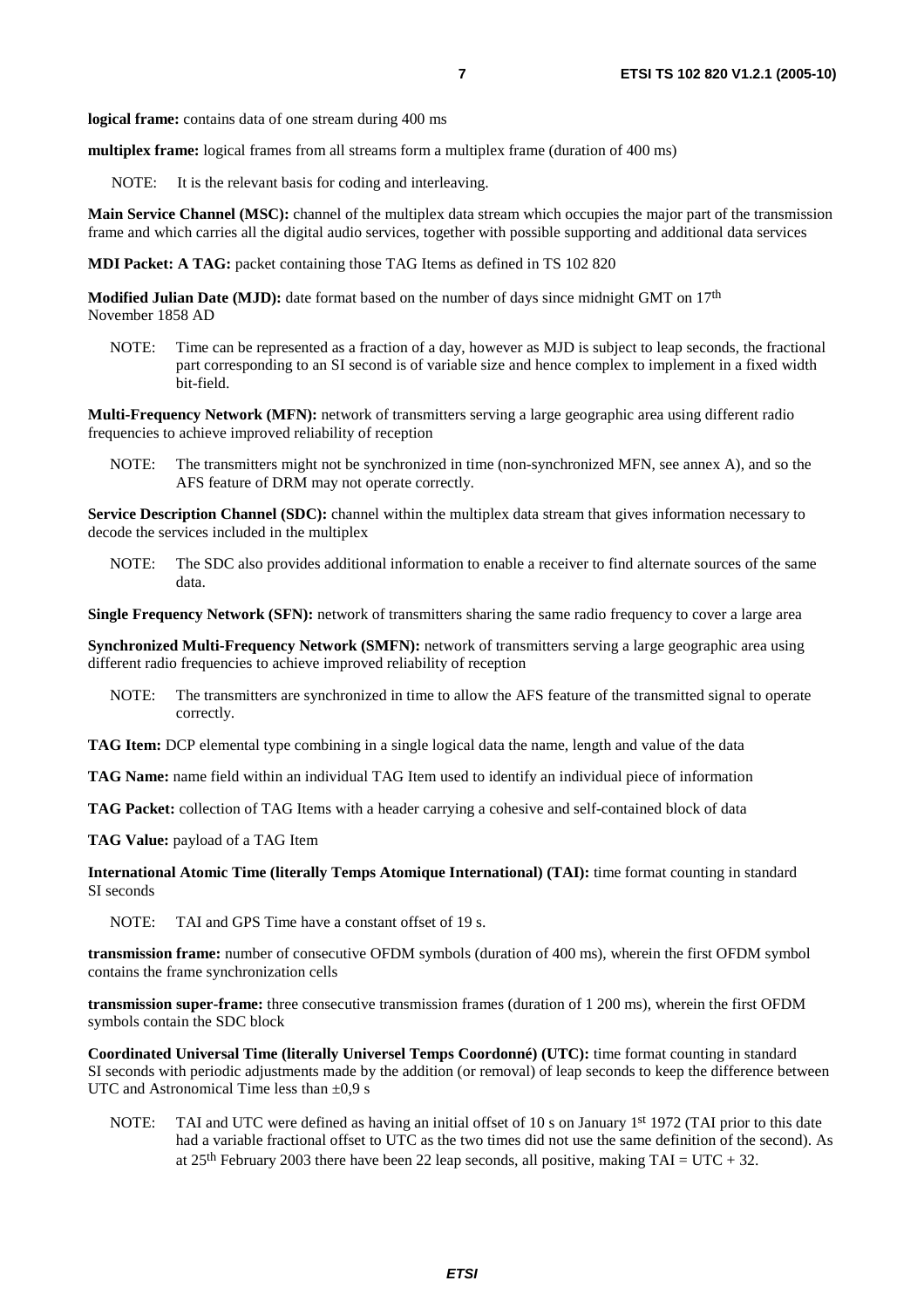### 3.2 Symbols

For the purposes of the present document, the following symbols apply:

 $N_x$  The value "N" is expressed in radix "x". The radix of "x" shall be decimal, thus  $2A_{16}$  is the hexadecimal representation of the decimal number 42.

### 3.3 Abbreviations

For the purposes of the present document, the following abbreviations apply:

| AF           | <b>Application Framing</b>                               |
|--------------|----------------------------------------------------------|
| <b>AFS</b>   | <b>Alternative Frequency Switching</b>                   |
| <b>BOOTP</b> | <b>BOOT Protocol</b>                                     |
| <b>CRC</b>   | <b>Cyclic Redundancy Check</b>                           |
| DCP          | Distribution and Communication Protocol                  |
| <b>DHCP</b>  | <b>Dynamic Host Configuration Protocol</b>               |
| <b>DRM</b>   | Digital Radio Mondiale                                   |
| <b>FAC</b>   | <b>Fast Access Channel</b>                               |
| <b>FEC</b>   | <b>Forward Error Correction</b>                          |
| <b>GMT</b>   | Greenwich Mean Time                                      |
| <b>GPS</b>   | Global Positioning System                                |
| HF           | <b>High Frequency</b>                                    |
| IP           | <b>Internet Protocol</b>                                 |
| <b>ISO</b>   | International Organization for Standardization           |
| LF           | Low Frequency                                            |
| LSb          | Least Significant bit                                    |
| <b>LSB</b>   | Least Significant Byte                                   |
| MDI          | Multiplex Distribution Interface                         |
| MF           | Medium Frequency                                         |
| <b>MFN</b>   | Multi-Frequency Network                                  |
| <b>MJD</b>   | Modified Julian Date                                     |
| MSb          | Most Significant bit                                     |
| <b>MSB</b>   | Most Significant Byte                                    |
| <b>MSC</b>   | Main Service Channel                                     |
| <b>OFDM</b>  | <b>Orthogonal Frequency Division Multiplexing</b>        |
| RF           | Radio Frequency                                          |
| rfu          | reserved for future use                                  |
| <b>SDC</b>   | Service Description Channel                              |
| <b>SFN</b>   | <b>Single Frequency Network</b>                          |
| <b>SMFN</b>  | Synchronized Multi-Frequency Network                     |
| TAG          | Tag, Length, Value                                       |
| <b>TAI</b>   | International Atomic Time (Temps Atomique International) |
| <b>UDP</b>   | User Datagram Protocol                                   |
| <b>UTC</b>   | Co-ordinated Universal Time (Universel Temps Coordonnée) |

### 3.4 Conventions

The order of bits and bytes within each description shall use the following notation unless otherwise stated:

- in figures, the bit or byte shown in the left hand position is considered to be first;
- in tables, the bit or byte shown in the left hand position is considered to be first;
- in byte fields, the Most Significant bit (MSb) is considered to be first and denoted by the higher number. For example, the MSb of a single byte is denoted "b<sub>7</sub>" and the Least Significant bit (LSb) is denoted "b<sub>0</sub>";
- in vectors (mathematical expressions), the bit with the lowest index is considered to be first.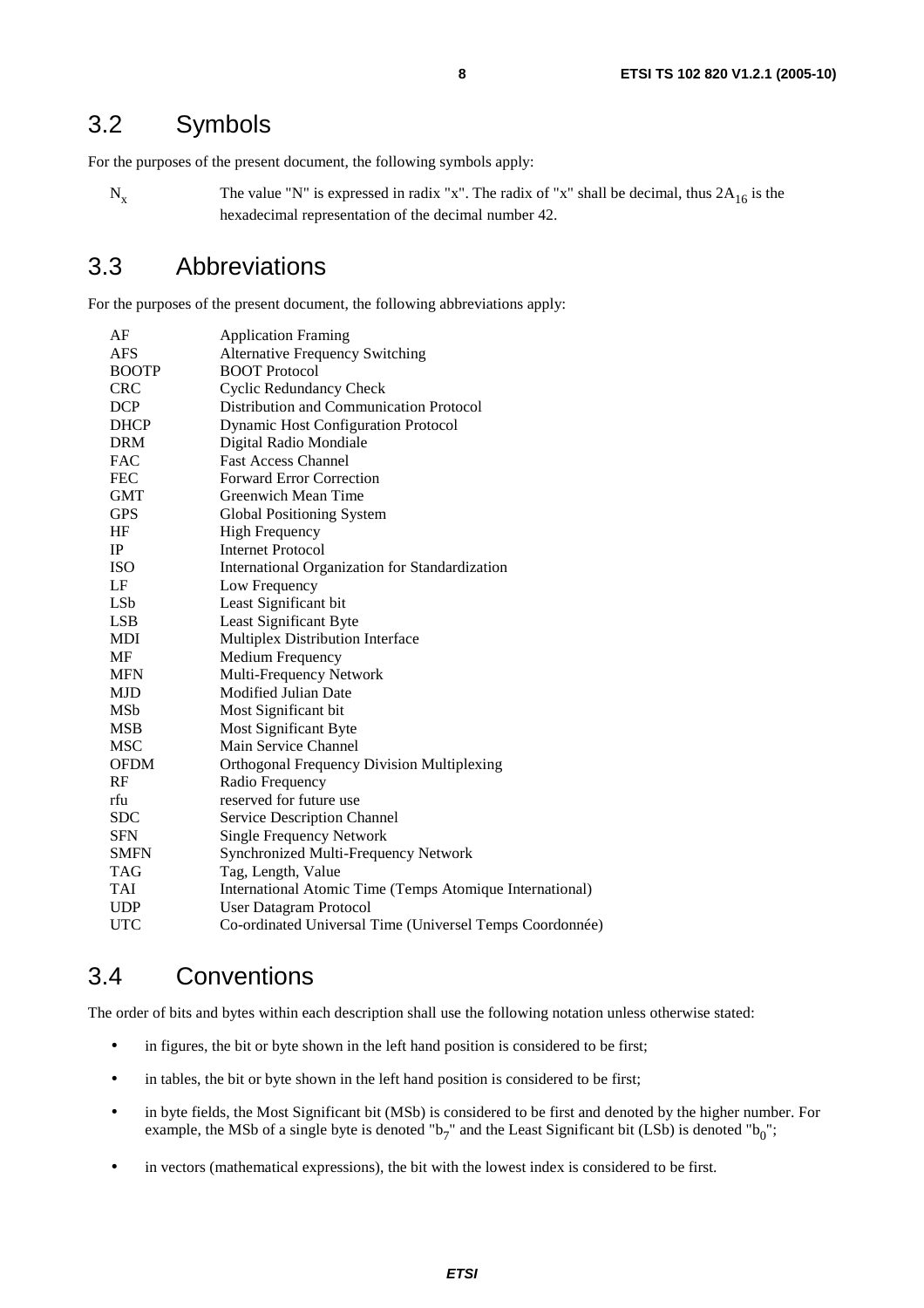# 4 General description

### 4.1 System overview

The Multiplex Distribution Interface carries the description of a complete DRM Multiplex from the equipment generating the data (the DRM Multiplex Generator) to the DRM Modulator in such a way that reliable networks of transmitters (MFN, SMFN and SFN) can be constructed. Typically the DRM Multiplex Generator will be sited at the studio centre, although some systems may locate it at the transmitter or at a third-party multiplex provider. The DRM Modulator will almost invariably be located at the transmitter site, and in many networks, several such sites will combine to form a comprehensive network using one or more RF channels.

### 4.2 System architecture

The protocol stack provided by the Distribution and Communication Protocols (TS 102 821 [2]) is described in figure 1. As can be seen, the Multiplex Distribution Interface as described in the present document builds upon the DCP stack, defining the TAG Items to be used and the format of the data carried. The result is a collection of TAG Items which can be carried in a single TAG packet and which together contain all the data necessary for the DRM Modulator to produce one logical frame (400 ms) of output. When carrying TAG Items conforming to the present document, aTAG Packet is known as an MDI Packet.



**Figure 1: MDI and DCP protocol stack**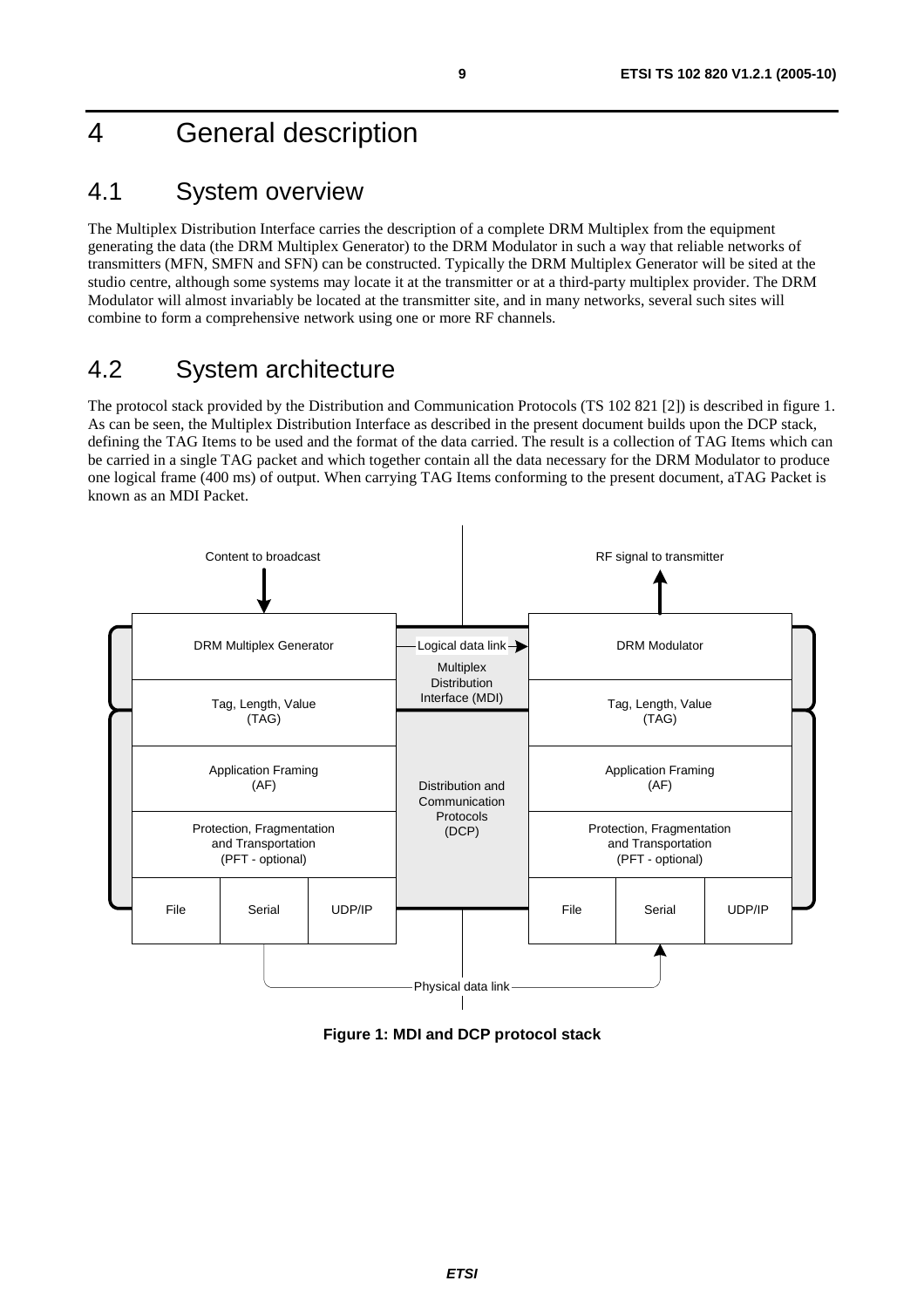A detailed description of:

- the DRM broadcast chain and its transmission protocols;
- supported hardware interfaces; and
- mandatory parameters and general restrictions to the general purpose Distribution & Communication Protocol ("DCP") for the use within DRM,

is given in the document TS 102 358 [4].

### 4.2.1 TAG items and packets (informative)

For ease of reference, the basic structure of a TAG Packet and the TAG Items it contains is described in figure 2. The normative definition is contained in TS 102 821 [2].



**Figure 2: TAG Packets and TAG Item overview** 

### 5 TAG items

Each MDI Packet consists of a number of TAG Items where each TAG Item carries a single piece of information. When combined, the TAG Items present in one MDI Packet completely describe one DRM logical frame of 400 ms. Upon reception of an MDI Packet, one DRM transmission frame may be produced, or in combination with two other consecutive MDI Packets (as defined by the "dlfc" TAG item, see clause 5.1.2), a DRM transmission super-frame may be produced.

The FAC, SDC (if present) and MSC data carried within one MDI Packet belong together, and describe one DRM logical frame of 400 ms. For example: When the reconfiguration index after a reconfiguration announcement reaches 0 for the first time, the MSC data of the same MDI Packet is the first MSC data to be configured according to the updated FAC/SDC information.

In the case of short interleaving, the FAC, SDC and MSC from one MDI packet shall be broadcast within the same 400 ms DRM transmission frame (signal on air).

NOTE: Strictly, one frame's worth of MSC data is not confined exactly to one transmission frame even for short interleaving. Instead the first multiplex frame continues into the beginning of the second transmission frame and the second multiplex frame continues into the third transmission frame, because of the presence of the SDC symbols in the first frame. For the purposes of the above explanation the multiplex frame is equated with the transmission frame of the same index, i.e. the frame that carries most of the MSC cells of the multiplex frame.

In case of long interleaving, the DRM transmission frame (signal on air) containing a particular FAC information only carries the first part of the related MSC data of the same DRM logical frame. While the FAC (and optionally the SDC) information of the current DRM logical frame is fully transmitted within one DRM transmission frame of 400 ms, the corresponding MSC data is spread over the current plus the following 4 consecutive DRM transmission frames.

Within a single MDI Packet, each TAG Name shall be unique. No TAG Name may occur multiple times within a single MDI Packet.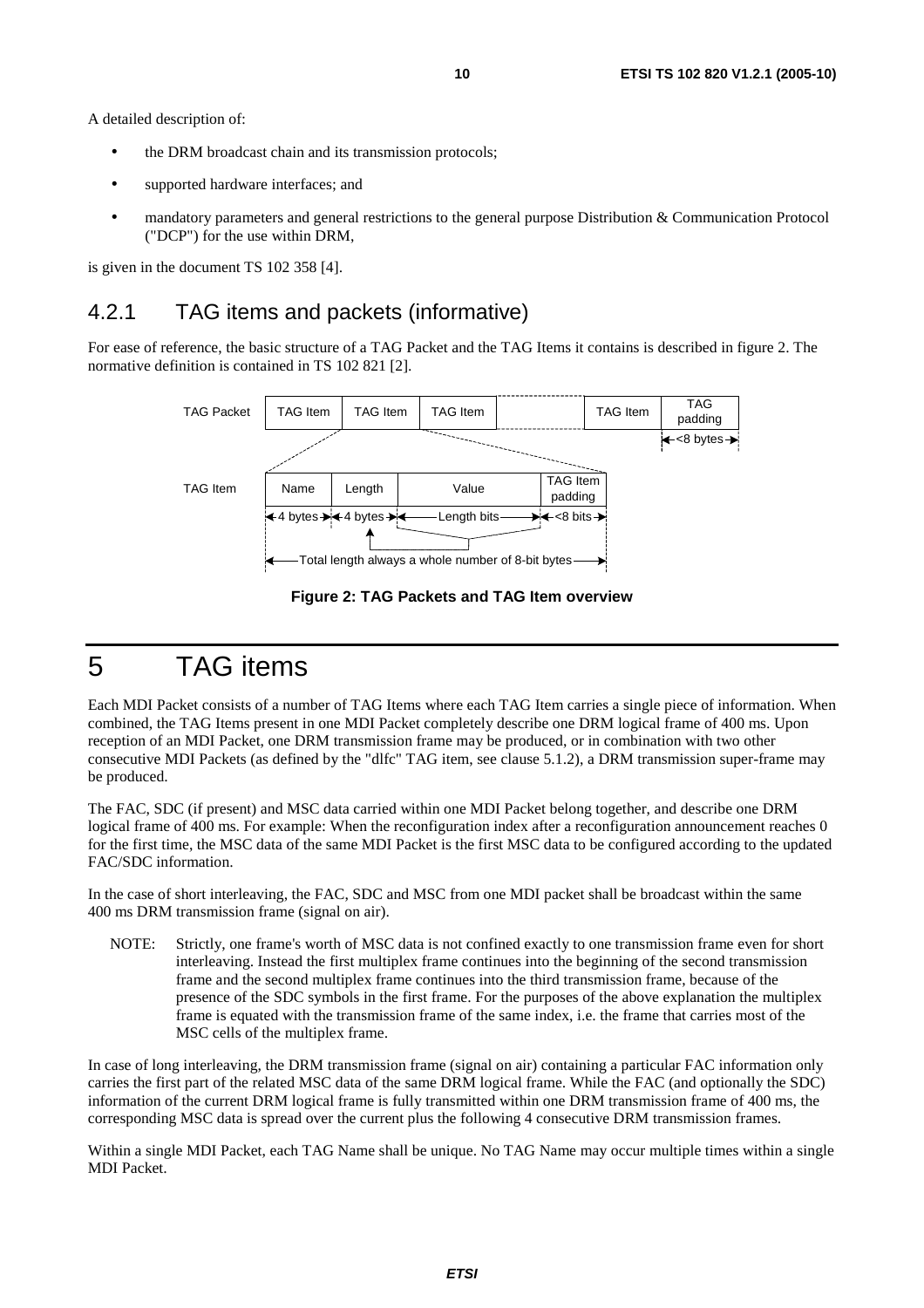Mandatory TAG Items must be supported by every MDI implementation, although not every Mandatory TAG Item will appear in every MDI Packet unless stated in the descriptions below.

The MDI also defines additional TAG Items which may be supported by some implementations - these are known as optional TAG Items and extend the basic MDI implementation. These TAG Items should be ignored without error by equipment not supporting the appropriate feature(s).

Additional proprietary TAG Items may be supported by individual implementations but do not form part of the MDI specification and should be ignored without error by equipment not recognizing the TAG Name. No MDI conformant equipment shall produce or require any additional information other than as described in the present document in order to work according to the DRM System Specification (ES 201 980 [1]).

### 5.1 Mandatory TAG items

Every DRM MDI implementation shall support the following TAG items.

| Table 1: Mandatory TAG items |  |  |  |
|------------------------------|--|--|--|
|------------------------------|--|--|--|

| <b>TAG Name</b><br>(ASCII) | <b>TAG Length</b><br>(bits)                                          | <b>TAG Value</b>                                                                                                                                                                                                      |
|----------------------------|----------------------------------------------------------------------|-----------------------------------------------------------------------------------------------------------------------------------------------------------------------------------------------------------------------|
| *ptr                       | 64                                                                   | Control TAG Item "Protocol Type and Revision"; see the DCP definition<br>(TS 102 821 [2]) for format and interpretation details.                                                                                      |
| dlfc                       | 32                                                                   | DRM logical frame counter: this value identifies a single MDI Packet.                                                                                                                                                 |
| fac_                       | 72                                                                   | FAC data for one DRM logical frame (64 bits data + 8-bit-CRC). See the DRM<br>System Specification (ES 201 980 [1]) for a full description.                                                                           |
| sdc_                       | variable                                                             | SDC data block for one DRM logical frame (incl. 16-bit-CRC). See the DRM<br>System Specification (ES 201 980 [1]) for a full description.                                                                             |
| sdci                       | 32 (1 stream)<br>56 (2 streams)<br>80 (3 streams)<br>104 (4 streams) | SDC Information contains the complete "Multiplex Description Data Entity - type<br>0" as described in the DRM System Specification (ES 201 980 [1]).                                                                  |
| robm                       | 8                                                                    | Current robustness mode;<br>Encoding:<br>$0x00 = Mode A;$<br>$0x01$ = Mode B;<br>$0x02$ = Mode C;<br>$0x03$ = Mode D.                                                                                                 |
| str0                       | variable                                                             | The data for MSC stream 0 for one DRM logical frame.                                                                                                                                                                  |
| str1                       | variable                                                             | The data for MSC stream 1 for one DRM logical frame, if any.<br>If stream 1 is not present in the multiplex, this TAG shall have zero length.                                                                         |
| str <sub>2</sub>           | variable                                                             | The data for MSC stream 2 for one DRM logical frame, if any.<br>If stream 2 is not present in the multiplex, this TAG shall have zero length.<br>If the length of str1 is zero, the length of str2 must also be zero. |
| str3                       | variable                                                             | The data for MSC stream 3 for one DRM logical frame, if any.<br>If stream 3 is not present in the multiplex, this TAG shall have zero length.<br>If the length of str2 is zero, the length of str3 must also be zero. |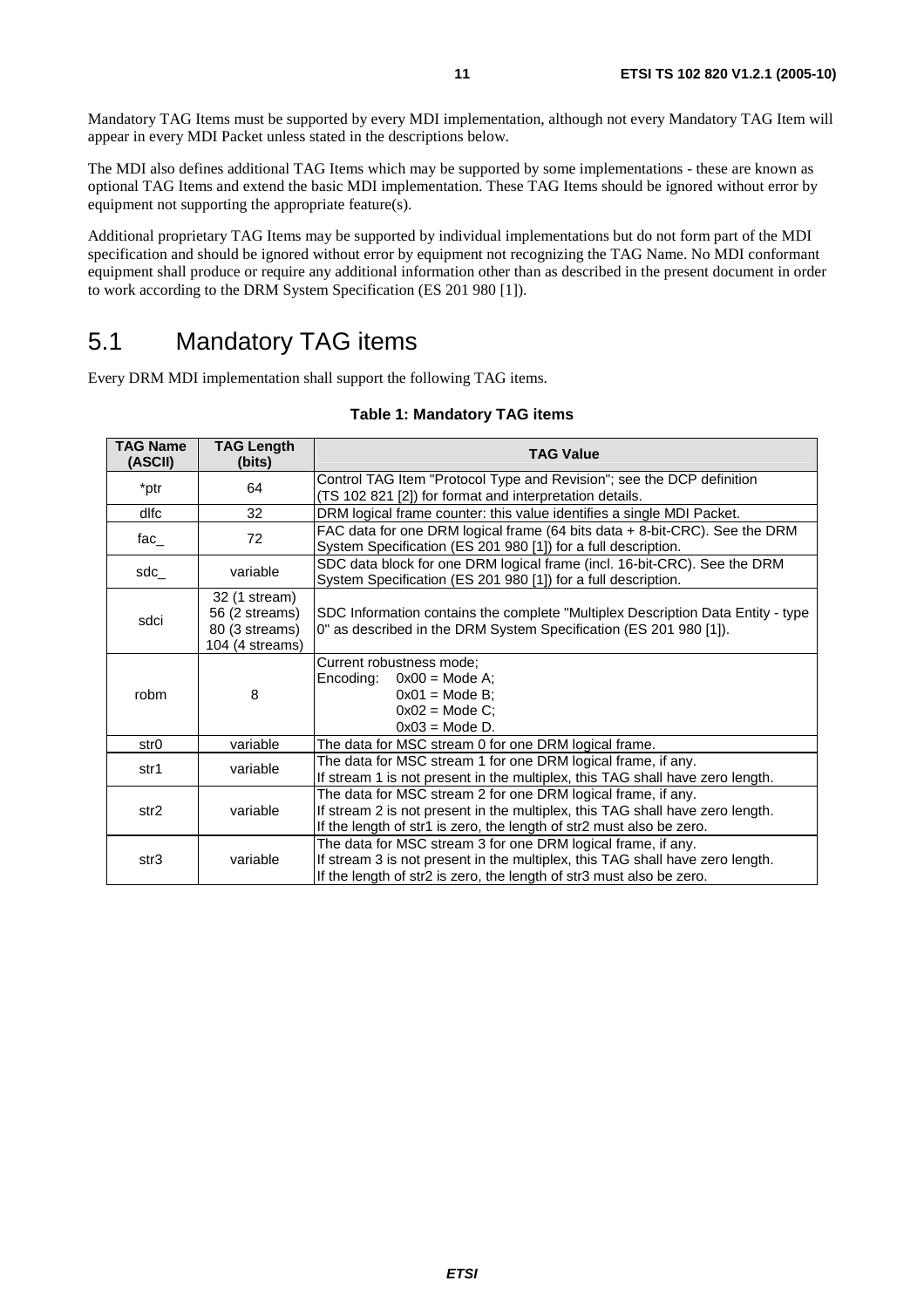### 5.1.1 Protocol type and revision (\*ptr)

This TAG Item shall be included in every MDI Packet.

| <b>TAG Name</b> |         |   | <b>TAG Length</b> |  |           |          | TAG Value                                                                      |  |   |       |  |       |           |  |                            |           |
|-----------------|---------|---|-------------------|--|-----------|----------|--------------------------------------------------------------------------------|--|---|-------|--|-------|-----------|--|----------------------------|-----------|
| ASCII "*ptr"    |         |   | 64 bits           |  |           | Protocol |                                                                                |  |   | Major |  | Minor |           |  |                            |           |
|                 | $\star$ | р |                   |  | $00_{16}$ |          | $\mid$ 00 <sub>16</sub> $\mid$ 00 <sub>16</sub> $\mid$ 40 <sub>16</sub> $\mid$ |  | D | M     |  |       | $00_{16}$ |  | $00_{16}$ 00 <sub>16</sub> | $00_{16}$ |
|                 | 4 bytes |   |                   |  |           |          | 4 bytes                                                                        |  |   |       |  |       | 8 bytes   |  |                            |           |

**Figure 3: Protocol type and revision** 

**Protocol type:** the ASCII string "DMDI" (DRM Multiplex Distribution Interface).

**Major revision:** Currently 0000<sub>16</sub>.

**Minor revision:** Currently  $0000_{16}$ .

For further information on the revision numbering, refer to clause 5.3.

#### 5.1.2 DRM logical frame count (dlfc)

This TAG Item shall be included in every MDI Packet.

| <b>TAG Name</b> |  |  |         | <b>TAG Length</b> |                                                              |                    | TAG Value                                      |
|-----------------|--|--|---------|-------------------|--------------------------------------------------------------|--------------------|------------------------------------------------|
| ASCII "dlfc"    |  |  | 32 bits |                   |                                                              | Logical framecount |                                                |
|                 |  |  | C       |                   | $00_{16}$ 00 <sub>16</sub> 00 <sub>16</sub> 20 <sub>16</sub> |                    | 00000000 <sub>16</sub> FFFFFFFFF <sub>16</sub> |
| 4 bytes         |  |  |         |                   | 4 bytes                                                      | 4 bytes            |                                                |

**Figure 4: DRM logical frame count** 

**Logical frame count:** the value shall be incremented by one by the device generating the MDI Packets for each MDI Packet sent. In the event that the maximum value is reached, the counter shall reset to zero  $...,$  FFFFFFE<sub>16</sub>, FFFFFFFF<sub>16</sub>, 00000000<sub>16</sub>, 00000001<sub>16</sub>, .... The receiver shall not expect or require the first packet received to have a specific value of logical frame count. This value shall be used by the receiver of the MDI Packet to ensure that packets which arrive out-of-order are re-ordered correctly. The logical frame count may also be used to detect lost MDI Packets and, if a suitable link exists, request retransmission of the lost packet.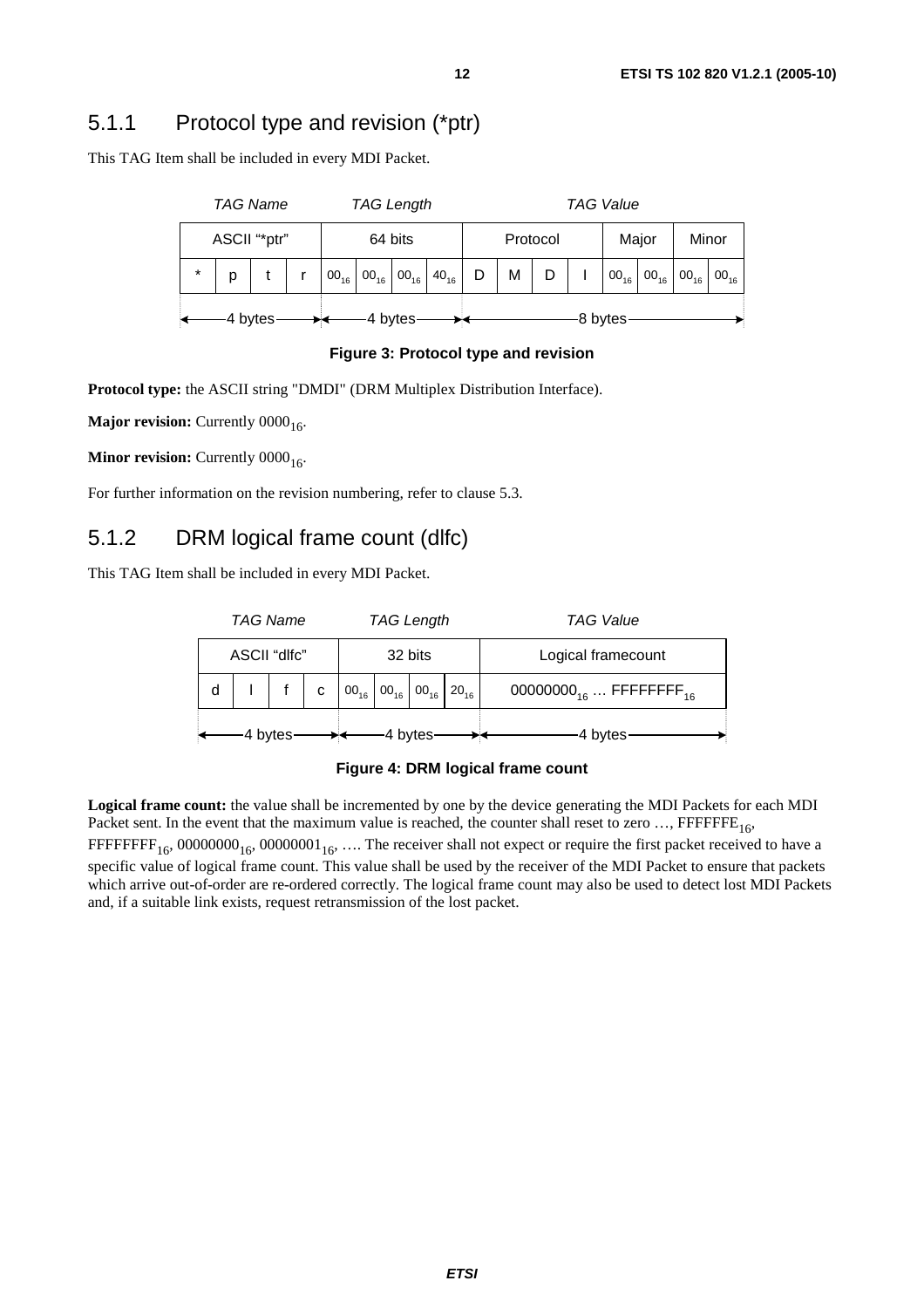### 5.1.3 Fast access channel (fac\_)

This TAG Item shall be included in every MDI Packet.





**Channel parameters:** as described in ES 201 980 [1], clause 6.3.3.

**Service parameters:** as described in ES 201 980 [1], clause 6.3.4. The data carried in the Service Parameters shall be repeated according to the FAC repetition rules described in ES 201 980 [1], clause 6.3.6.

**CRC:** as described in ES 201 980 [1], clause 6.3.5.

#### 5.1.4 Service description channel (sdc\_)

This TAG Item shall only be included in the MDI Packet containing the data for the first logical frame in each transmission super-frame. This TAG Item shall not be included in any other MDI Packets.



**Figure 6: Service description channel** 

**Rfu:** these four bits are reserved for future use and shall have the value zero.

**AFS index:** as described in ES 201 980 [1], clause 6.4.2.

**SDC data:** as described in ES 201 980 [1], clause 6.4.3.

**CRC:** as described in ES 201 980 [1], clause 6.4.2.

The value of "n" depends upon the robustness mode, SDC mode and spectrum occupancy of the DRM ensemble as described in ES 201 980 [1], clause 6.4.2 table 61 which lists values in the range 13 to 207.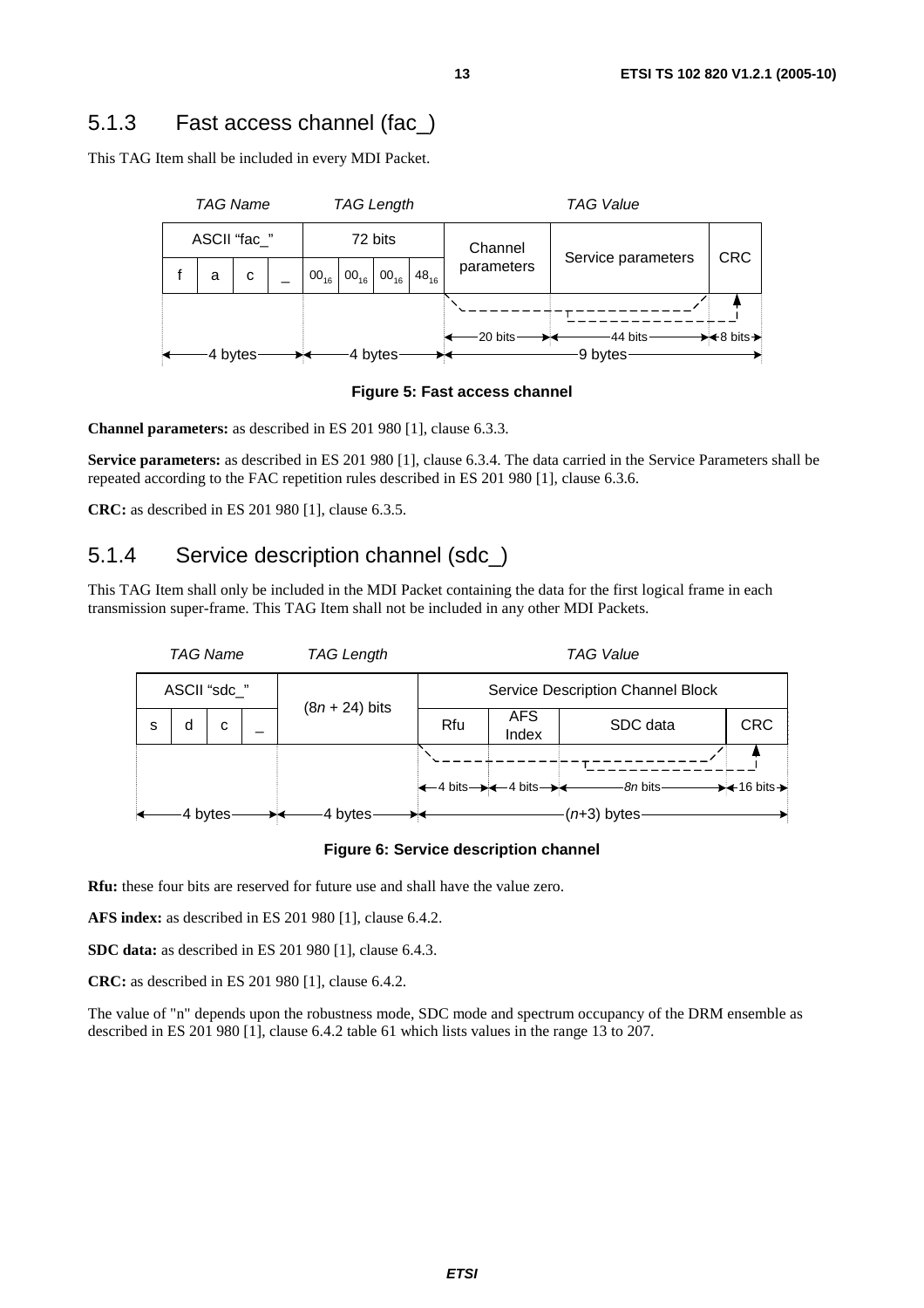### 5.1.5 Service description channel information (sdci)

This TAG Item shall be included in every MDI Packet.



**Figure 7: Service description channel information** 

**Rfu:** these four bits are reserved for future use and shall have the value zero.

**PLA and PLB:** the protection level as described in ES 201 980 [1], clause 7.5.1.

**Stream Description n:** the stream description for an individual MSC stream - see ES 201 980 [1], clause 6.4.3.1. Up to four stream descriptions may be included, the corresponding stream data being carried in the MDI str0, str1, str2 and str3 TAG Items respectively.

#### 5.1.6 Robustness mode (robm)

This TAG Item shall be included in every MDI Packet.





**Robustness mode:** the robustness mode to be used encoded as shown in table 2. All other values are reserved for future use.

#### **Table 2: Robustness mode encoding**

| Value     | <b>Robustness</b> |
|-----------|-------------------|
| $00_{16}$ | Mode A            |
| $01_{16}$ | Mode B            |
| $02_{16}$ | Mode C            |
| $03_{16}$ | Mode D            |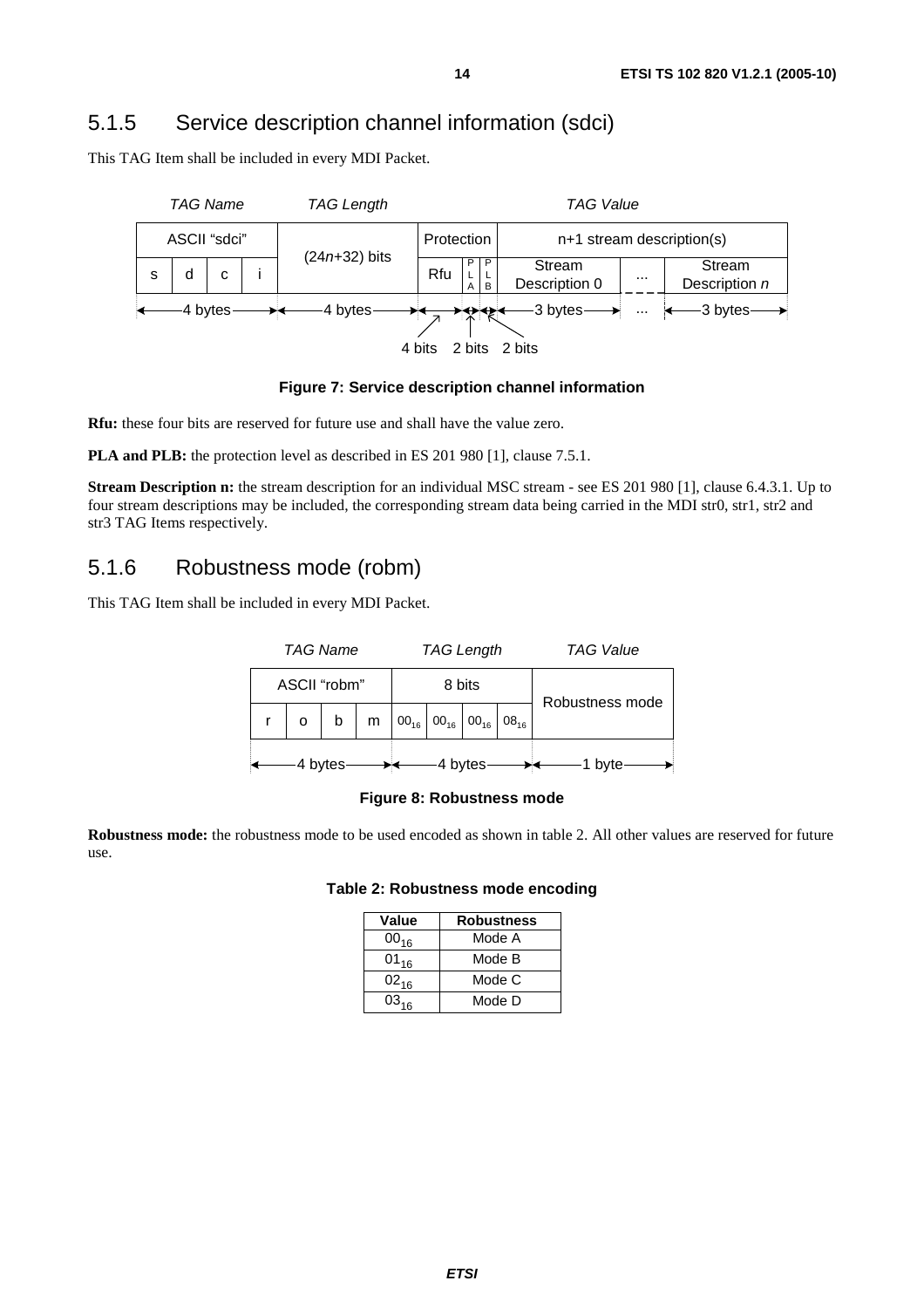### 5.1.7 Stream <n> (str0, str1, str2 and str3)

The str0, str1, str2 and str3 TAG Items shall contain the data for the corresponding DRM stream. If the TAG Length is zero, the TAG Item may be omitted from the MDI Packet.



**Figure 9: Stream data** 

**Data:** the content of one of the streams present in the DRM multiplex.

### 5.2 Optional TAG items

Every DRM MDI implementation may choose to support the following optional TAG Items. Where one or more of the optional TAG Items are supported, they shall behave as described below. When not supported by an implementation, the presence of these TAG Items shall be ignored.

#### **Table 3: Optional TAG Items**

| <b>TAG Name</b><br>(ASCII) | <b>TAG Length</b><br>(bits) | <b>TAG Value</b>                                                                                      |
|----------------------------|-----------------------------|-------------------------------------------------------------------------------------------------------|
| info                       | variable                    | Free-form textual information.                                                                        |
| tist                       | 64                          | This TAG Item specifies the point in time at which the DRM transmission frame<br>should be broadcast. |

#### 5.2.1 Information (info)

This TAG Item may be included in any MDI Packet.



**Figure 10: Info TAG item** 

**UTF-8 Text:** an arbitrary number of bytes encoding a text string using UTF-8 (ISO/IEC 10646 [3]). No fixed purpose is defined for this string, however it is envisaged that the value may be displayed by a DRM Modulator. This could be used for any purpose, for example to identify the DRM Multiplex or the DRM Multiplexer providing the MDI Packets being processed or to provide warnings, additional information, statistics, etc.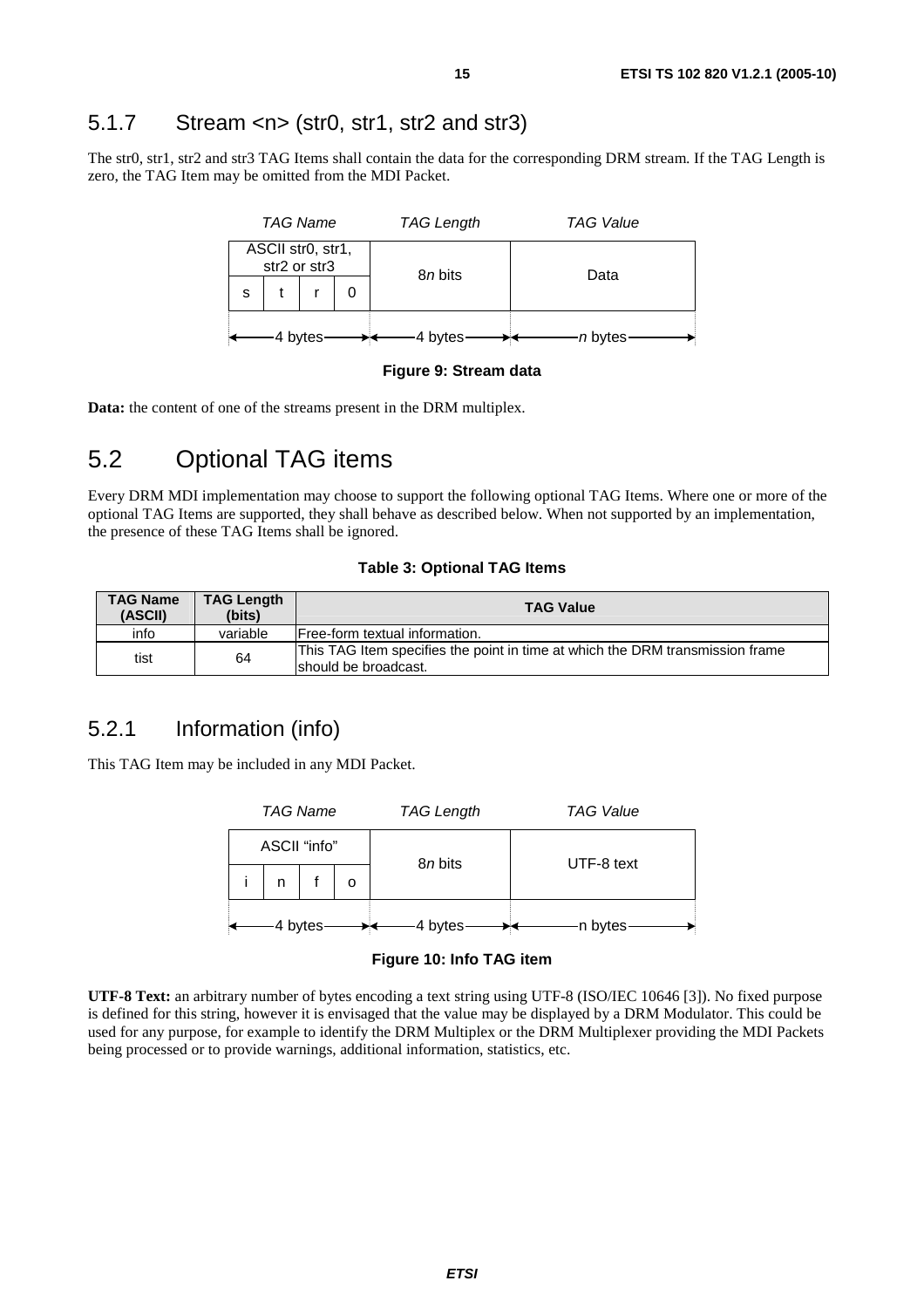#### 5.2.2 Timestamp (tist)

This TAG Item shall be included in every MDI Packet intended to be broadcast using an SFN or SMFN. It may be included in any other MDI Packet if desired.





**UTCO:** the offset (in seconds) between UTC and the Seconds value. The value is expressed as an unsigned 14-bit quantity. As of 2000-01-01 T 00:00:00 UTC, the value shall be zero and shall change as a result of each leap second. The value contained in this field shall have no effect on the time of emission from the modulator.

**Seconds:** the number of SI seconds since 2000-01-01 T 00:00:00 UTC as an unsigned 40-bit quantity.

**Milliseconds:** the number of milliseconds  $(1/1000$ <sup>th</sup> of an SI second) since the time expressed in the Seconds field. The value is expressed as an unsigned 10-bit quantity. The values 1 000 to 1 023 inclusive are reserved for future use.

**DRM Timestamp:** taken together, the Seconds and Milliseconds values produce the DRM Timestamp value that defines the time at which 50 % of the energy of the first time sample from the IFFT of the first symbol of the DRM transmission frame shall have been radiated on air. Each subsequent MDI packet (as defined by the "dlfc" value, see clause 5.1.2) shall have a timestamp value which increases by 400 ms. The chosen bit-widths allow DRM Timestamp to represent uniquely any date/time from 2 000 AD until approximately 34 800 AD with a resolution of one millisecond. Conversion between DRM Timestamp and other standard time references is outlined in annex B.

NOTE: The binary value of the combined DRM Timestamp field does not increase uniformly due to the modulo-1 000 milliseconds count.

It is the function of the DRM Multiplexer to allow sufficient time when encoding this value to enable the longest transmission path to deliver the data before it is required by the DRM Modulator. All modulators supporting this TAG Item shall provide at least ten seconds of buffering of MDI Packets.

### 5.3 Revision history

Table 4 contains the history of the TAG Item changes of the MDI Protocol for each new revision.

| <b>Maior</b><br>revision | Minor<br>revision | Date       | <b>Changes from previous to new revision</b> |
|--------------------------|-------------------|------------|----------------------------------------------|
| $0000_{16}$              | $0000_{16}$       | 2003-02-04 | Initial revision                             |

#### **Table 4: Revision history**

Changes to the protocol which will allow existing decoders to still function will be represented by an increment of the minor version number only. Any new features added by the change will obviously not need to be supported by older modulators. Existing TAG Items will not be altered except for the definition of bits previously declared *Rfu*. New TAG Items may be added.

Changes to the protocol which will render previous implementations unable to correctly process the new format will be represented by an increment of the major version number. Older implementations should not attempt to decode such MDI packets. Changes may include modification to or removal of existing TAG Item definitions.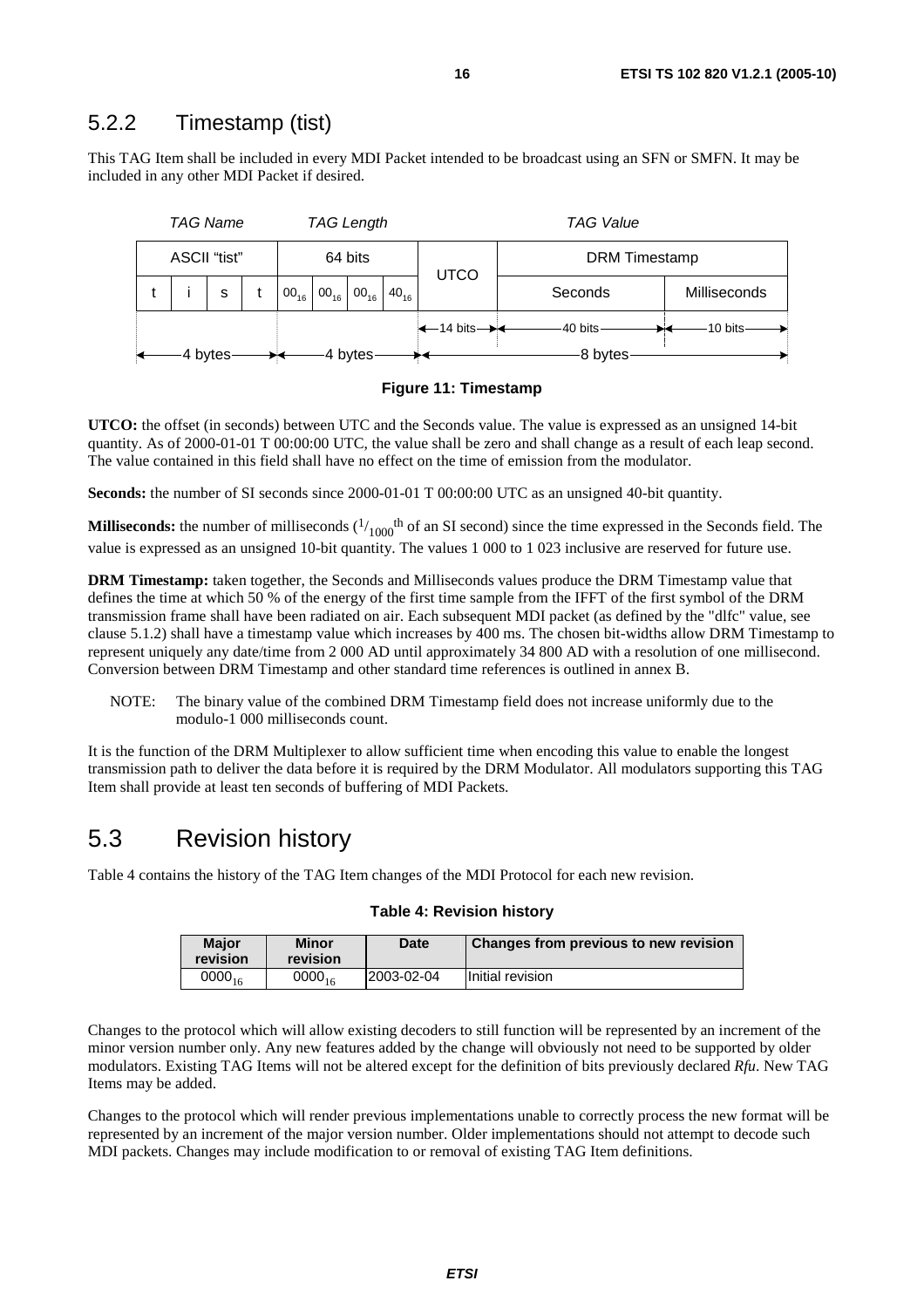# Annex A (informative): Typical DRM networks

The following list describes some of the possible options for building SFN/SMFN/MFN networks. The intention is to clarify the use of the "tist" TAG which is only mandatory for SFN or SMFN networks.

#### • **Single Frequency Networks (SFN):**

- All DRM transmitters broadcast an identical DRM signal such that they appear at the receiving antenna nominally at the same time and on the same frequency. Such signals received simultaneously by a DRM compliant receiver may increase the reception quality. The DRM timestamp TAG Item tist (together with any locally configured timing offset) is used to ensure that the transmitters are accurately synchronized. The typical timing accuracy required is around 0,5 % of the guard interval for the transmission mode in use, approximately  $\pm 13.3$  µs in mode A,  $\pm 26.65$  µs in modes B and C,  $\pm 36.65$  µs in mode D.

#### • **Synchronized Multi-Frequency Networks (SMFN):**

All DRM transmitters broadcast identical DRM signals such that they appear at the receiving antenna nominally at the same time but on different frequencies. This allows the receiver to exploit the Alternative Frequency Switching (AFS) feature of DRM to seamlessly switch to an alternative frequency. The DRM timestamp TAG Item tist (together with any locally configured timing offset) is used to ensure that the transmitters are accurately synchronized. The typical timing accuracy required is around 1 % of the SDC duration, approximately 533,2  $\mu$ s in modes A and B,  $\pm 600,0 \mu$ s in mode C and  $\pm$ 499,8 µs in mode D.

#### • **Non-synchronized Multi-Frequency Networks (MFN):**

All DRM transmitters broadcast similar or identical DRM signals such that they appear at the receiving antenna at slightly different times and on different frequencies. This does not allow the use of the Alternative Frequency Switching (AFS) feature but still allows a non-seamless switch to an alternative frequency. The DRM timestamp TAG Item tist (together with any locally configured timing offset) may be used if desired to achieve synchronization between the transmitters.

#### • **Single transmitter:**

The DRM transmitter is the only one broadcasting the DRM Multiplex. AFS support is not appropriate as there is only one transmitter, however it is possible to non-seamlessly switch to an alternative frequency carrying one or more of the services in the current multiplex.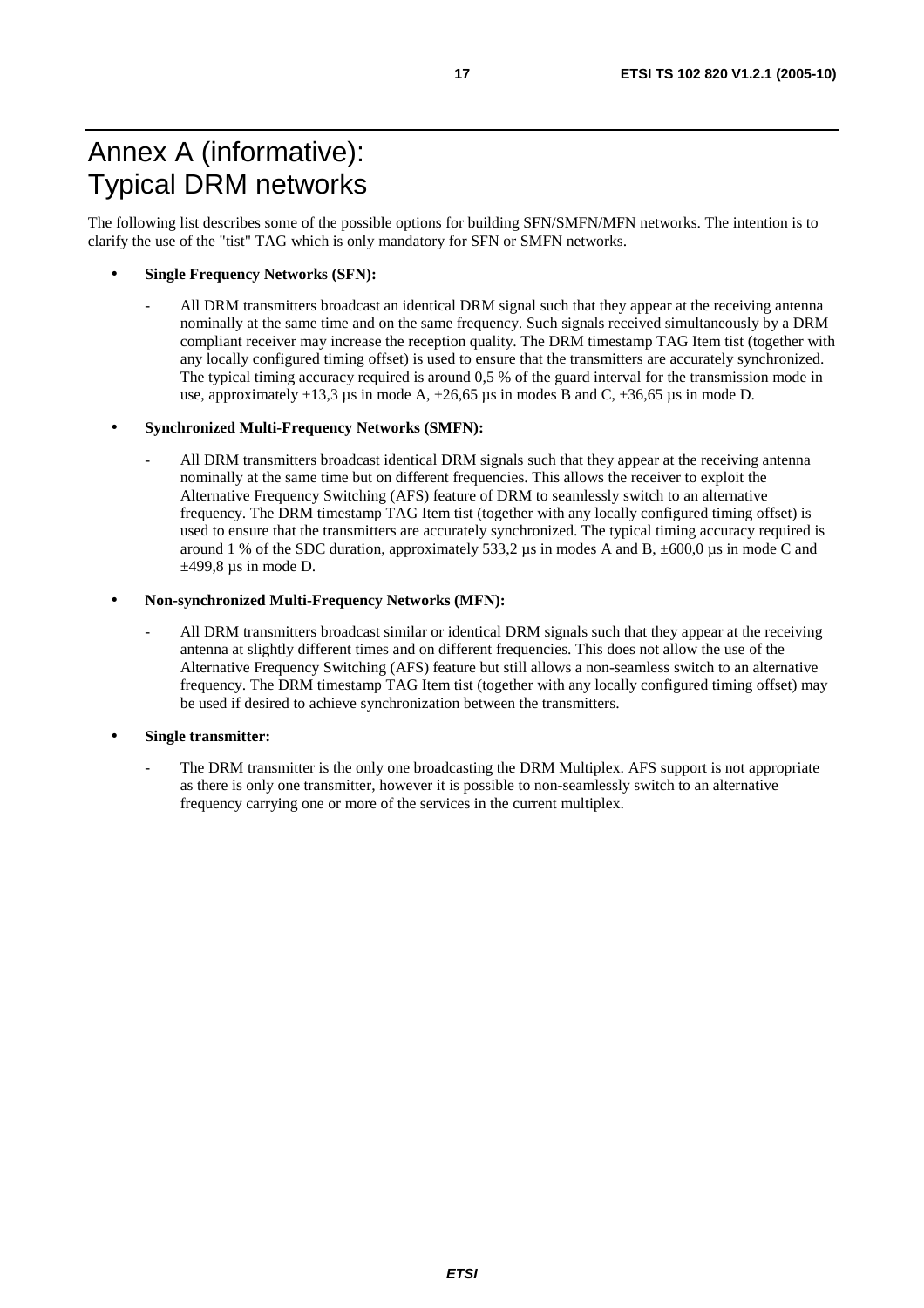# Annex B (informative): DRM Timestamps

# B.1 Relationships

The relationships between UTC, TAI, GPS Time and DRM Timestamp (as defined in clause 5.2.2) are, as at the time of writing (June 2003), as follows:

- $GPS = TAI 19$  s (constant).
- $UTC = TAI 32$  s (variable due to leap seconds).
- UTC = GPS 13 s (variable due to leap seconds).
- UTC = DRM UTCO (constant due to varying value of UTCO).
- DRM = TAI 32 s (constant).
- DRM = GPS 13 s (constant).
- $DRM = UTC + UTCO$  (constant due to varying value of UTCO).

# B.2 Rationale

Several other standard time/date encodings are in common use, including MJD, UTC, GPS and TAI. It was agreed that none of these adequately addressed the needs of a DRM system and that it was desirable to define a time format specifically for the DRM Timestamp. The following reasons were given for rejecting other common timebases:

- MJD is subject to leap seconds making the fractional portion very hard to represent in a fixed-point format.
- UTC is subject to leap seconds making the number of seconds in a day variable (86 399 / 86 400 / 86 401).
- GPS Time is subject to "week number wrapping" approximately every 19,7 years.
- UTC, TAI, MJD and GPS Time all have epochs (start dates) partway through the 400-year leap-year cycle.

The DRM Timestamp is not subject to leap seconds but contains sufficient extra information (in the UTCO field) to trivially convert the value to UTC which does include leap-seconds. Conversion to GPS Time and/or TAI is also trivial, simply involving the subtraction of a constant value. The epoch for DRM Time is synchronized with the start of a 400-year leap-year cycle, making leap-year calculations simpler and less error prone.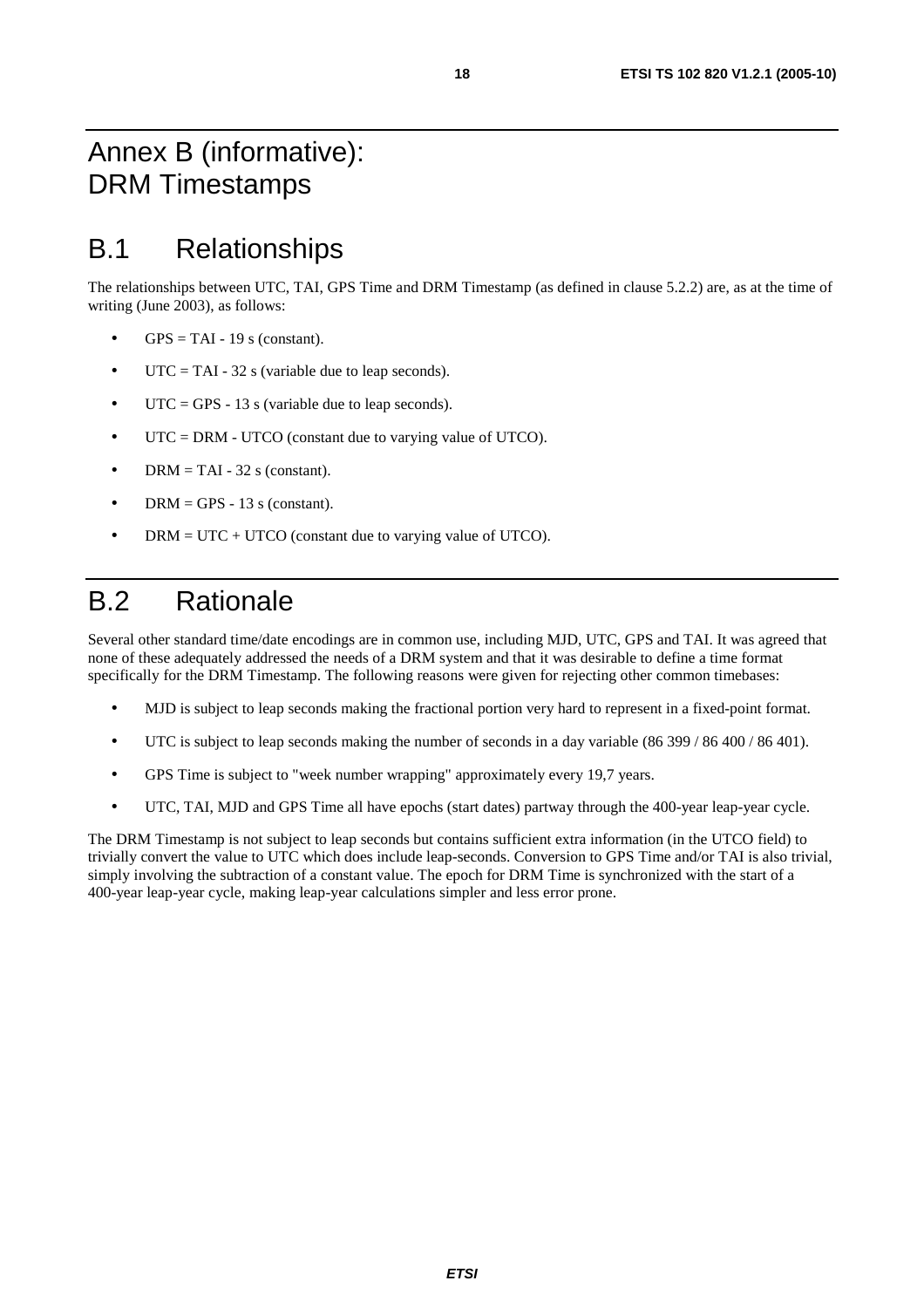# Annex C (normative): Physical presentation

The DCP (TS 102 821 [2]) allows almost any physical interface to be used.

All MDI applications shall provide a UDP/IP interface using twisted-pair Ethernet (10Base-T or better). The parameters for the IP stack shall be manually configurable. Automatic configuration using DHCP, BOOTP or similar may also be provided.

Optionally RS232 interfaces may be provided.

Further optional interfaces may also be included in later revisions.

A detailed specification of the parameters and hardware of the interface types listed above is provided in TS 102 358 [4].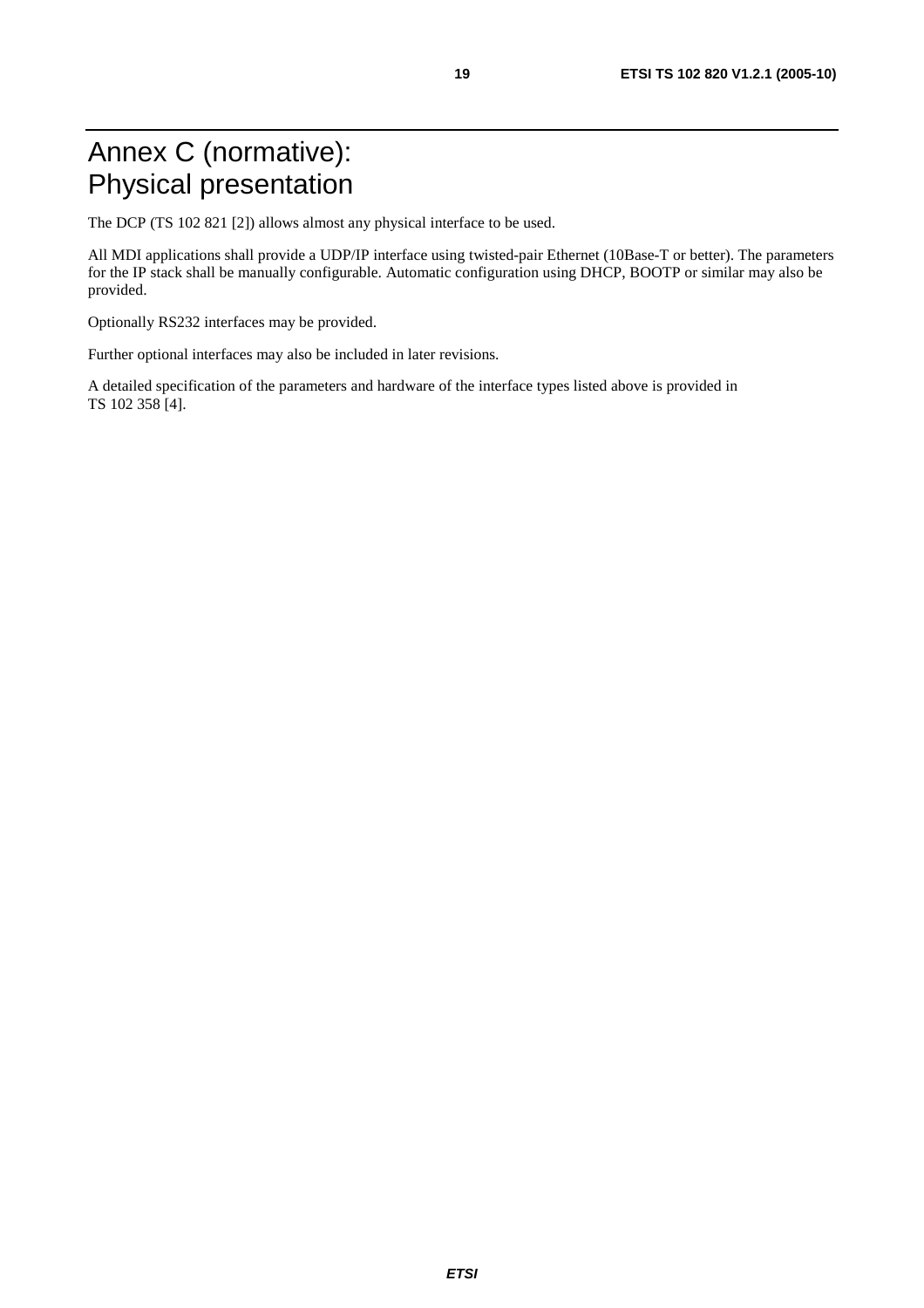# Annex D (normative): MDI switching mechanism

The mechanism described in this annex shall be implemented by any "MDI Switcher" device (a device supporting MDI Switching functionality, see below).

The mechanism may optionally be implemented by DRM Multiplex Generators (which may state the fact of supporting this feature).

One scenario of MDI distribution might be the transmission of several MDI streams in parallel (e.g. via satellite). This allows a transmitter site to individually order any DRM Modulator to switch among the available sources of MDI input. In this context it might happen that the announcement of a new MDI stream and its configuration is required at the transmitter site, while there is no possibility to provide the full stream content in advance of the actual switch time (e.g. due to bandwidth limitations or just unavailable content).



**Figure D.1: MDI Switcher setup - local MDI input selection** 

A DRM Multiplex Generator supporting the "MDI switching mechanism" shall create and send out MDI Packets such that the time value stored in the "tist" timestamp TAG Item indicates a full minute or a multiple of 400 ms increments afterwards. The packets whose timestamps correspond to the full minute (or multiples of 1.2 seconds afterwards) shall contain the first frame of a DRM transmission super frame, i.e. the frame number in the fac\_ item shall be zero and SDC information shall be provided in the "sdc\_" TAG Item. This allows easy transition between MDI streams originating from different sources.

## D.1 Scenario examples

#### **Example 1**

A broadcaster provides two MDI streams named A and B via satellite distribution to all its transmitter sites. At a certain point in time, all DRM Modulators currently processing MDI stream A shall switch to MDI stream B.

In this case the broadcaster can provide the correct reconfiguration announcement within MDI stream A in advance for all DRM Modulators currently processing MDI stream A. At the point in time indicated by the reconfiguration signalling, all DRM Modulators currently processing MDI stream A shall switch to MDI stream B. The transmission network capacity occupied by MDI stream A can then be used by a new MDI stream C.

This transition can be done without any additional external configuration information provided by the broadcaster to the transmitter site (except the switch command)!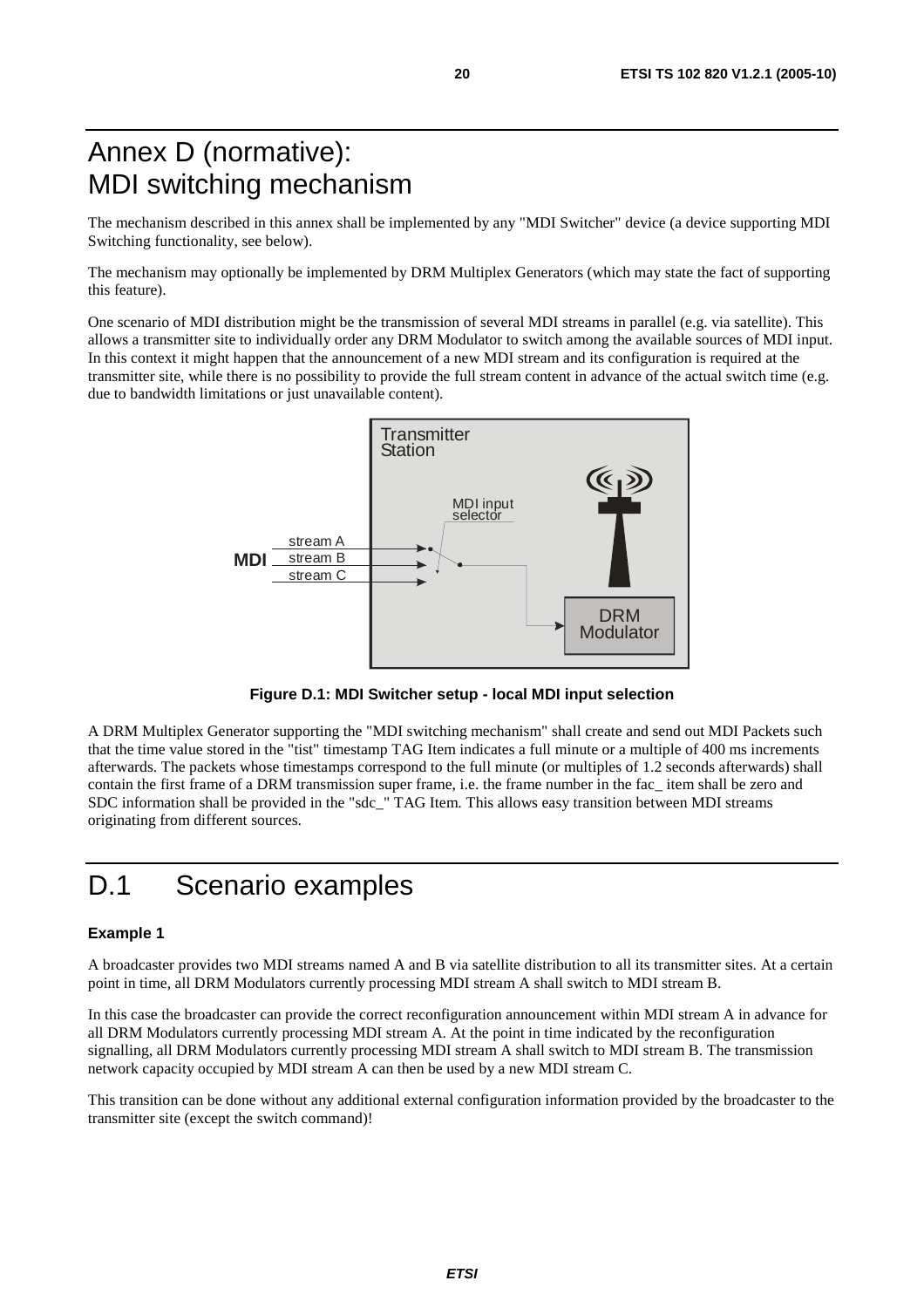#### **Example 2**

A broadcaster continuously provides two MDI streams named A and B via satellite distribution to all its transmitter sites. The DRM Modulators X and Y are currently processing MDI stream A, while DRM Modulator Z processes MDI stream B. At a certain point in time, only DRM Modulator Y shall switch from MDI stream A to MDI stream B. This can be done fully in accordance with the DRM specification regarding the announcement of configuration changes in advance to the DRM receivers: During the reconfiguration period, an MDI Switcher device (which may be implemented as a stand-alone device) modifies the MDI stream A on the fly to a) signal the reconfiguration and b) signal the future configuration derived from MDI stream B within the SDC.

So during the reconfiguration period (of DRM Modulator Y), DRM Modulator X continues to process the unmodified MDI stream A, while DRM Modulator Z continues to process the unmodified MDI stream B. Only DRM Modulator Y processes a locally modified MDI stream A, containing the announcement for the following reconfiguration to MDI stream B.

This transition can be done without any additional external configuration information provided by the broadcaster to the transmitter site (except the switch command)!

However problems might arise if MDI stream B undergoes a reconfiguration at the same time as the transition from MDI stream A to MDI stream B for DRM Modulator Y shall take place.

#### **Example 3 (MDI configuration announcement)**

A broadcaster provides one MDI stream named A via satellite distribution to all its transmitter sites, along with additional non-MDI data. At a certain point in time, some DRM Modulators shall switch from MDI stream A to a newly started MDI stream C (replacing some other stream B or alternatively the non-MDI content on the distribution network). The broadcaster can *not* generally send the required reconfiguration information as part of MDI stream A, since some DRM Modulators shall continue broadcasting MDI stream A!

In this case the broadcaster might choose to start broadcasting MDI stream C some time in advance to the point in time when the switch shall take place, to allow the MDI Switcher devices to create the correct reconfiguration signalization for the DRM Modulators scheduled to switch from MDI stream A to MDI stream C (see example 1). However, if this option is not available (e.g. due to bandwidth limitations on the distribution network), the broadcaster may also choose to broadcast **MDI Configuration Announcement Packets** for MDI stream C. These Packets contain no MSC data and are therefore very small in size.

Note that an MDI Switcher device must not alter the output MDI stream in case of SFN operation, if only parts of the SFN are altered or discontinued. Otherwise the receivers within the SFN may receive a fully distorted signal for a few seconds (e.g. while some SFN transmitters broadcast the default MDI stream A, while other SFN transmitters broadcast an altered MDI stream A including the reconfiguration announcement to another MDI stream B).

### D.2 MDI Configuration Announcement Packets

To support the MDI switching mechanism by pre-signalling the configuration of an upcoming MDI stream, a special version of MDI Packets can be used: "MDI Configuration Announcement Packets".

The TAG Items contained in an MDI Configuration Announcement Packet must comprise all mandatory and may comprise any optional (or proprietary) TAG Item contained in an ordinary MDI Packet (see clause 5), with the following exceptions:

- None of the TAG Items "str0", "str1", "str2" or "str3" must be present. This ensures that an MDI Modulator implementation that is not aware of MDI Configuration Announcement TAG Packets is not confused by such an MDI Configuration Announcement Packet, because it will simply discard it as invalid.
- The "sdc." TAG Item, which is normally mandatory only in every third MDI Packet, may be contained in any MDI Configuration Announcement TAG Packet, optionally carrying another piece of the total SDC information with every repetition.
- The "dlfc" TAG Item may be omitted. If present, it should be increased with every MDI Configuration Announcement TAG Packet sent and should continue in this sequence during the transition between MDI Configuration Announcement TAG Packets and the following regular MDI Packets.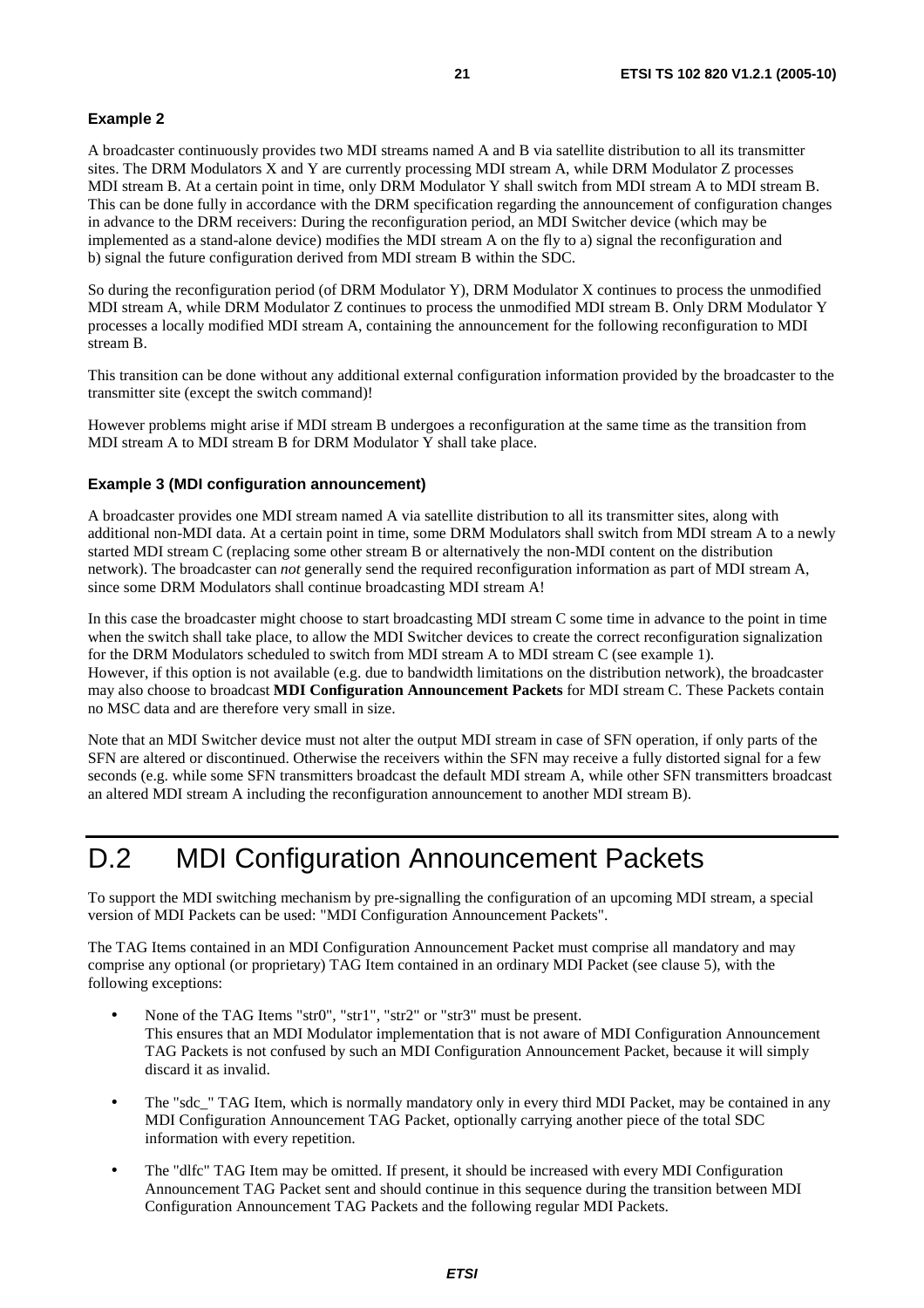All **DCP** parameters used for the MDI Configuration Announcement Packets should be identical to the DCP parameters used later for the regular MDI stream.

The number of MDI Configuration Announcement Packets sent in advance of a new MDI stream shall be enough to signal all FAC service parameters of all DRM Services and at least all mandatory SDC information of the new configuration.

MDI Configuration Announcement Packets shall be sent sufficiently in advance to the start of the new (or changed) MDI stream, so that all FAC and SDC information is available to the MDI Switcher before the reconfiguration countdown is scheduled to start.

# D.3 Timing diagram example

An example satellite link provides capacity for two parallel MDI streams; the total capacity is first used by logical MDI streams A+B, then A+C (distinguished by their DCP address):



MDI Switcher device creates individual FAC/SDC multiplex reconfiguration announcements per transmitter  $Tx \, (\nabla, \text{if required})$ :

| Tx Alpha          | Stream A           |                               |
|-------------------|--------------------|-------------------------------|
| Tx Bravo          | Stream A           | <b>Stream C</b>               |
| <b>Tx Charlie</b> | <b>Stream B</b>    | Stream A                      |
| <b>Tx Delta</b>   | <b>Stream B</b>    | Stream C                      |
| Tx Echo           | <b>Stream B</b>    | <discontinued></discontinued> |
| <b>Tx Foxtrot</b> | <off air=""></off> | <b>Stream C</b>               |

**Figure D.2**